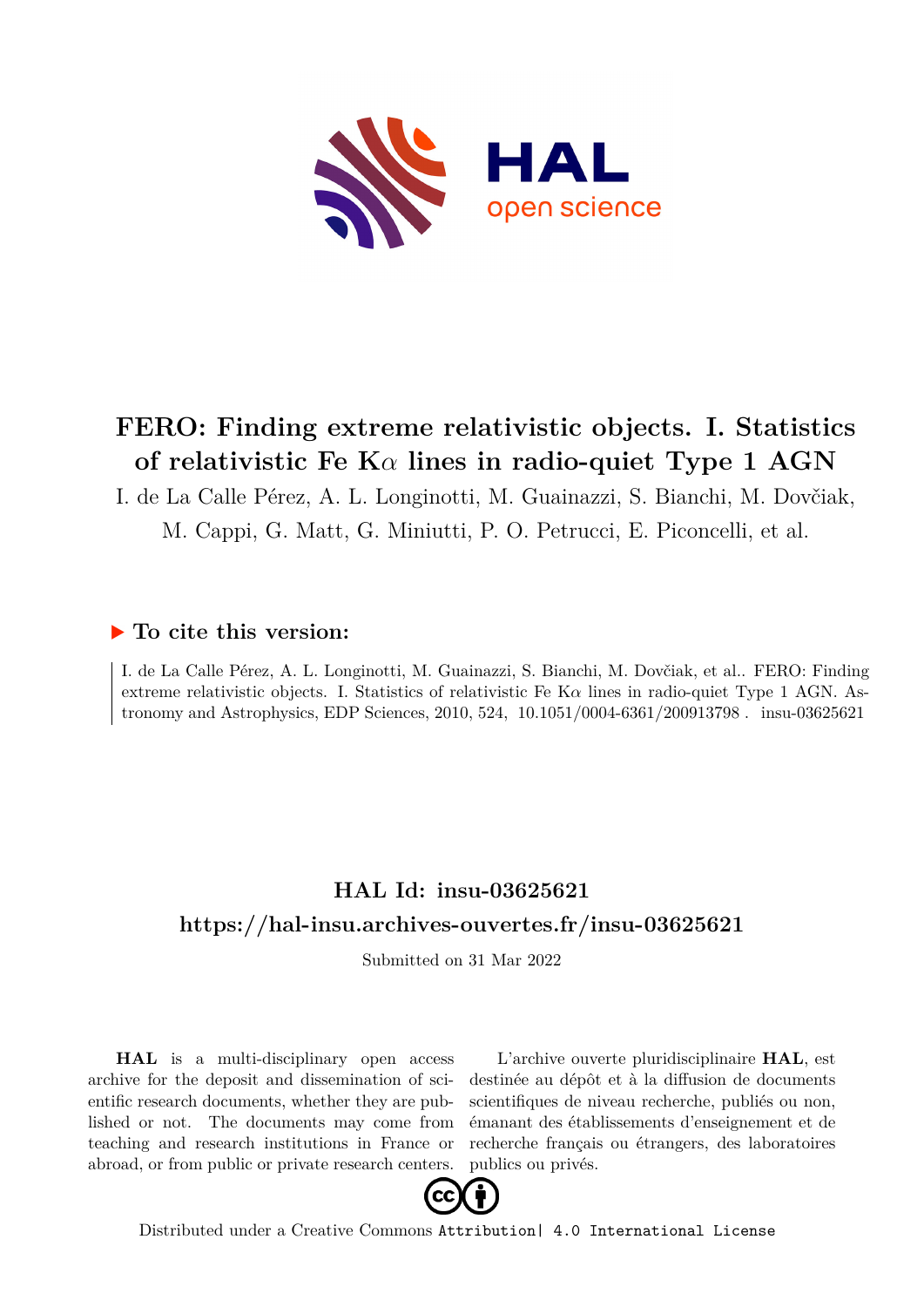A&A 524, A50 (2010) DOI: 10.1051/0004-6361/[200913798](http://dx.doi.org/10.1051/0004-6361/200913798) © ESO 2010



# **FERO: Finding extreme relativistic objects**

# **I. Statistics of relativistic Fe K<sub>α</sub> lines in radio-quiet Type 1 AGN<sup>\*</sup>**

I. de la Calle Pérez<sup>1</sup>, A. L. Longinotti<sup>2,1</sup>, M. Guainazzi<sup>1</sup>, S. Bianchi<sup>3</sup>, M. Dovčiak<sup>4</sup>, M. Cappi<sup>11</sup>, G. Matt<sup>3</sup>, G. Miniutti<sup>5</sup>, P. O. Petrucci<sup>6</sup>, E. Piconcelli<sup>7</sup>, G. Ponti<sup>8,9</sup>, D. Porquet<sup>10</sup>, and M. Santos-Lleó<sup>1</sup>

- <sup>1</sup> European Space Astronomy Centre of ESA, Apartado 50727, 28080 Madrid, Spain e-mail: icalle@sciops.esa.int
- <sup>2</sup> MIT Kavli Institute for Astrophysics and Space Research, Cambridge, USA
- <sup>3</sup> Dipartimento di Fisica, Università degli Studi Roma Tre, via della Vasca Navale 84, 00146 Roma, Italy <sup>4</sup> Astronomical Institute AS CR, Boční II 1401/1a, 14131 Praha 4, Czech Republic
- 
- <sup>5</sup> Centro de Astrobiología (CSIC-INTA); LAEFF, PO Box 78, Villanueva de la Cañada, Madrid 28691, Spain
- <sup>6</sup> Laboratoire d'Astrophysique, UMR5571 Université J. Fourier/CNRS, Observatoire de Grenoble BP53, 38041 Grenoble Cedex 9, France
- <sup>7</sup> Osservatorio Astronomico di Roma, via Frascati 33, 00040 Monteporzio Catone, Italy
- <sup>8</sup> School of Physics and Astronomy, University of Southampton, Highfield, Southampton SO17 1BJ, UK
- <sup>9</sup> APC, Université Paris 7 Denis Diderot, 75205 Paris, France<br><sup>10</sup> Observatoire, Astronomique de Stresbourg, Université Lou
- <sup>10</sup> Observatoire Astronomique de Strasbourg, Université Louis-Pasteur, CNRS, INSU, 11 rue de l'Université, 67000 Strasbourg, France
- <sup>11</sup> INAF-IASF Bologna, via Gobetti 101, 40129 Bologna, Italy

Received 30 November 2009 / Accepted 27 July 2010

#### **ABSTRACT**

Context. Accretion models predict that fluorescence lines broadened by relativistic effects should arise from reflection of X-ray emission onto the inner region of the accretion disc surrounding the central black hole of active galactic nuclei (AGN). The theory behind the origin of relativistic lines is well established, and observational evidence from a moderate number of sources seems to support the existence of these lines.

Aims. The aim of this work is to establish the fraction of AGN with relativistic Fe  $K_{\alpha}$  lines, and study possible correlations with source physical properties.

Methods. An XMM-Newton collection of 149 radio-quiet Type 1 AGN has been systematically and uniformly analysed in order to search for evidence of a relativistically broadened Fe  $K_{\alpha}$  line. To enable statistical studies, an almost complete, flux-limited subsample of 31 sources has been defined by selecting the FERO sources observed by the RXTE all-sky Slew Survey with a count rate in the 3– 8 keV energy band greater than 1 cts/sec. The 2–10 keV spectra of the FERO sources where compared with a complex model including most of the physical components observed in the X-ray spectra of Seyfert galaxies: a power law primary continuum modified by nonrelativistic Compton reflection and warm absorption, plus a series of narrow Fe line reflection features.

Results. The observed fraction of sources in the flux-limited sample that show strong evidence of a relativistic Fe  $K_{\alpha}$  line is 36%. This number can be interpreted as a lower limit to the fraction of sources that present a relativistic broad Fe  $K_{\alpha}$  line in the wider AGN population. The average line equivalent width (*EW*) is of the order of 100 eV. The outcome of the fit yields an average disc inclination angle of  $28 \pm 5^\circ$  and an average power-law index of the radial disc emissivity law of  $2.4 \pm 0.4$ . The spin value is well constrained only in 2 cases (MCG-6-30-15 and MRK 509); in the rest of the cases, whenever a constraint can be placed, it always implies the rejection of the static black hole solution. The Fe  $K_{\alpha}$  line *EW* does not correlate with disc parameters or with system physical properties, such as black hole mass, accretion rate, and hard X-ray luminosity.

**Key words.** quasars: emission lines – galaxies: nuclei – galaxies: active – X-ray: galaxies

# **1. Introduction**

The standard scenario for the X-ray emission in active galactic nuclei (AGN) assumes that the observed X-ray power-law continuum originates in the inner regions of the AGN closest to the central super-massive back hole, via inverse Compton scattering of soft-energy photons in a corona of relativistic electrons located somewhere above the accretion disc (e.g. Haardt & Maraschi 1993). The X-ray illumination of optically thick cold matter, such as the molecular torus and/or the accretion disc, gives rise to a Compton reflection spectral component containing a series of fluorescent lines from  $K_{\alpha}$  transitions in metal atoms (e.g. George & Fabian 1991). From a combination of fluorescence yield (proportional to the fourth power of the atomic number) and cosmic abundance, the most prominent is the  $K_{\alpha}$  line emitted by neutral iron at 6.4 keV.

When the Compton reflection originates in distant material like the molecular torus envisaged in unification models (Antonucci 1993), the profile of the Fe  $K_{\alpha}$  emission line is narrow and unresolved by present X-ray detectors. In contrast, the reflection component originating in the inner accretion disc is affected by the black hole's strong gravitational field, which modifies the line profile. The numerous studies of the effect of gravity on the narrow emission line all agree by describing the resulting

<sup>\*</sup> Appendices are only available in electronic form at <http://www.aanda.org>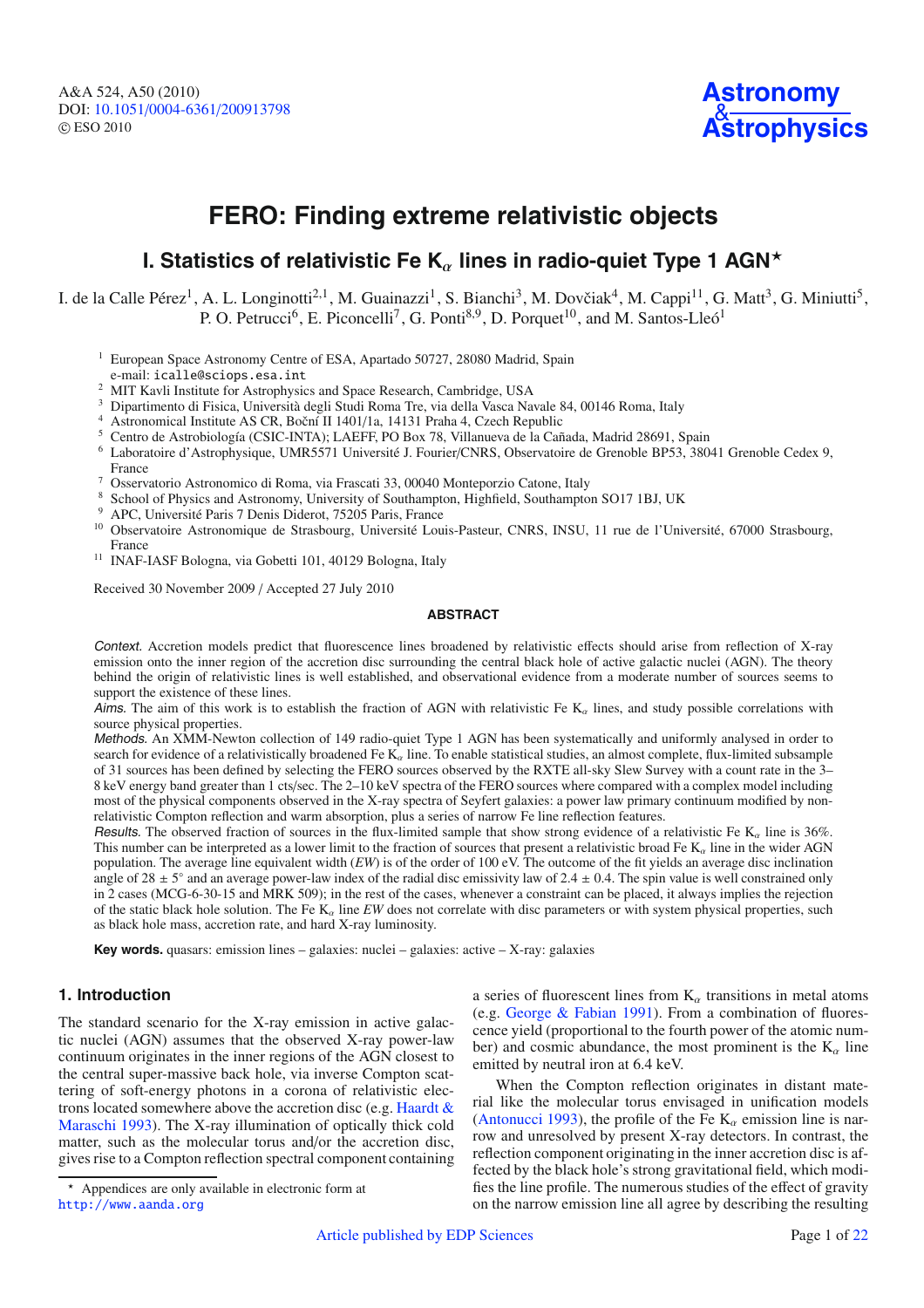*relativistic profile* as skewed and asymmetric because of a combination of kinematic and relativistic effects (e.g. Fabian et al. 2000), with a red wing extending towards low X-ray energies due to gravitational redshift and transverse Doppler redshift (e.g. Fabian et al. 1989).

Since relativistic lines originate within a few gravitational radii from the central object, the study of their shape and intensity may represent a potential probe of the physical processes taking place in the innermost regions of the AGN. The line profile is in fact very sensitive to the accretion disc properties, such as the radial extension and dependence of the line emissivity, the ionisation state of the material, the observer's inclination angle relative to the disc axis, and the spin of the black hole (for a review see Reynolds & Nowak 2003; Fabian & Miniutti 2009; Matt 2006, and references therein).

The first unambiguous observational evidence of relativistic Fe  $K_{\alpha}$  lines in the X-ray spectra of AGN was found in the spectrum of MCG-6-30-15 obtained by the *ASCA* satellite (Tanaka et al. 1995) and lately, in several other Seyfert Galaxies (Nandra et al. 1997) to the point where the broad line was considered a common feature of AGN. Nevertheless, the presence of relativistic broad Fe  $K_{\alpha}$  lines is nowadays more controversial than ever since only a handful of sources seem to possess a truly relativistically broadened Fe  $K_{\alpha}$  line, e.g. MCG-6-30-15 (Fabian et al. 2002) or NGC 3516 (Markowitz et al. 2008). When studies based on sizable samples of sources are considered, the average fraction of sources with relativistic broad Fe  $K_{\alpha}$  lines is never higher than 40% (Porquet et al. 2004; Jiménez-Bailón et al. 2005; Guainazzi et al. 2006; Nandra et al. 2007).

In the past decade the advent of *Chandra*, *XMM-Newton* and *Suzaku* has undoubtedly provided deeper knowledge and more thorough understanding of AGN X-ray spectral properties by means of superior spectral resolution and higher throughput. For instance, it has been confirmed that about half of quasars and Seyfert galaxies show the so-called warm absorbers, i.e., ionised material outflowing along the line of sight, which is revealed as a series of absorption features imprinted mainly in the soft X-ray spectral band (Piconcelli et al. 2005; Blustin et al. 2005, and references therein). Emission lines from highly ionised atoms, including iron, can also be observed (see Bianchi et al. 2005). The presence of this absorbing/emitting gas may introduce further complexities into the Fe K band: it has been shown that warm absorbers with sufficiently high column density and ionisation state may distort the continuum underlying the iron line, mimicking a relativistic broad red wing (e.g. NGC 3783, Reeves et al. 2004, and MCG-6-30-15, Miller et al. 2008; see also Turner & Miller 2009 for a review). Also, a blend of emission lines from helium and hydrogen-like iron at 6.7–6.97 keV can be mistaken for a broad disk line observed at high inclination (NGC 7314, Yaqoob et al. 2003, and MRK 590, Longinotti et al. 2007). While the latter scenario is fully taken into account in our baseline model, only a simple parameterization of the warm absorber was adopted, because an unknown number of a priori absorbing systems do not allow a systematic analysis to be performed (see Sect. 3.3 for details).

The FERO (finding extreme relativistic objects) project is part of a wider investigation on AGN carried out on archival *XMM-Newton* data (see Sect. 2). It was designed to address two fundamental questions on the relativistic broad Fe  $K_{\alpha}$  line:

To try to answer these questions, all the sources in our sample were fitted with one and the same model, which includes all absorption and emission components known to be potentially present in AGN (see Sect. 3.3) and able to affect the emission in the iron K band.

This paper reports the results of the spectral analysis on the individual sources of the sample. A companion paper (Longinotti et al., in prep.) is devoted to the analysis of stacked spectra. The structure of this paper is as follows. Section 2 describes the selection of the sample. Section 3 describes the analysis procedure, including the spectral analysis and the spectral model used to describe our data. Section 4 summarizes our results to be discussed in Sect. 5. Section 6 closes the paper with the conclusions drawn from the study presented here.

#### **2. The sample**

The FERO AGN collection proceeds from the CAIXA catalogue of AGN recently published by Bianchi et al. (2009a,b). CAIXA is the largest catalogue of high signal-to-noise X-ray spectra of AGN which consists of all the radio-quiet X-ray unobscured (*N*<sup>H</sup> < 2 × 1022cm−2) AGN observed by *XMM-Newton* in targeted observations, whose data are public as of March 2007. The sample, through a complete and homogeneous spectral analysis, is characterized in terms of the parameters adopted by the best-fit models. CAIXA includes a total of 77 quasars and 79 Seyfert galaxies. The redshift distribution spans from  $z = 0.002$  to  $z = 4.520$  (almost 90% within  $z < 1$ ) and the distribution of the hard X-ray luminosities covers a range between  $L_{2-10 \text{ keV}} = 2.0 \times 10^{41} - 3.9 \times 10^{46} \text{ erg s}^{-1}$ . Since the source selection criteria used in this work are by large the same described there, the reader is deferred to these works for more details. Here, those general aspects that are more relevant to the relativistic line analysis carried out in this work are recalled.

#### 2.1. The FERO AGN collection

The starting sample consisted of 161 radio-quiet X-ray unobscured sources targeted by *XMM-Newton* with public data up to April 2008. Only sources with local column density from cold gas lower than  $N_{\text{H}} \leq 2 \times 10^{22} \text{ cm}^{-2}$  are included in the sample to avoid heavily absorbed spectra in the 2 to 10 keV spectral region. With respect to CAIXA (which sums up 156 sources), the following 5 AGNs were added: ESO 511-G030, IRAS 05078+1626, MRK 704, NGC 3227, NGC 526A. The first three sources were specifically proposed and granted in the *XMM-Newton* AO6 for the purpose of the FERO project; the other two objects became publicly available in the data archive during the development of the FERO analysis. NGC 4151 fullfills the required conditions to be in our sample, but it was excluded (both from FERO and CAIXA) based on its complex X-ray spectra and extreme spectral variability attributed to several absorbing systems (Puccetti et al. 2007). Based on a signal-to-noise criterion, as reasoned in Sect. 3.2, 12 sources are dropped from the starting sample, leaving what constitutes the FERO sample with a total of 149 sources.

Out of the 149 sources, 67 are classified as quasars (RQQs) and 82 classified as Seyfert 1s (Sy) according to the value of the absolute optical magnitude  $M_B$  (QSO  $M_B < -23$ ; Sy  $M_B > -23$ ) as defined in the Véron-Cetty and Véron catalogue 2006 (Véron-Cetty & Véron 2006). Radio Loud objects are excluded from the sample according to the value of the radio-loudness parameter (*R*; Stocke et al. 1992). For QSO the condition  $log(R) > 1$  is applied to reject a source, while in the case of Seyferts, in addition

i) how common is relativistic broadening in AGN, and

ii) does the presence of a broad line depend on other source's physical properties ?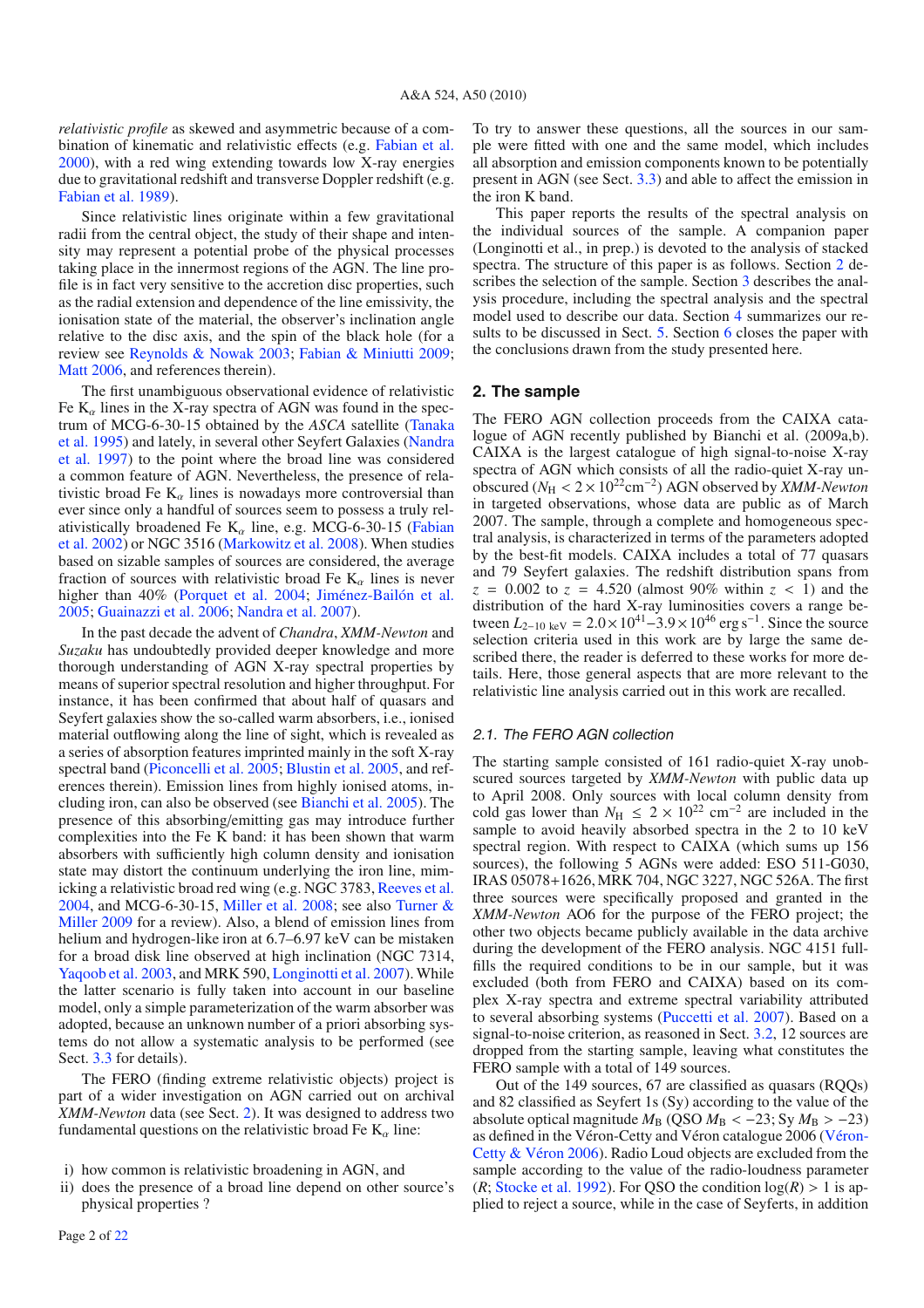to  $log(R) > 2.4$ , sources are also excluded if  $log(R_X) > -2.755$ (Panessa et al. 2007), where  $R_X$  is the X-ray radio-loudness parameter (Terashima & Wilson 2003) (see Bianchi et al. 2009a for details). No redshift restriction has been imposed in our sample, which contains mostly local sources with 90% of the sources at a redshift  $\leq 0.5$  and 60% at a redshift  $\leq 0.1$ . A distinction has been made between Broad Line (BL; 40% of full sample) and Narrow Line (NL; 20% of full sample) sources, using as threshold the value of the Full Width Half Maximum (*FWHM*) of the H<sub>β</sub> line whenever available (65% of the sources in our sample):  $H_\beta \ge 2000 \text{ km s}^{-1}$  for BL and  $H_\beta < 2000 \text{ km s}^{-1}$  for NL (Osterbrock & Pogge 1987). This distinction between NL and BL refers only to this standard limit on  $H_8$ , while no optical Type 2 objects are present in the sample. When needed, and not derived in this work, source properties are extracted from the CAIXA catalogue.

#### 2.2. The Flux-limited sample

The selection criteria with which CAIXA and FERO were assembled do not provide a complete sample in the sense that the sources are not selected according to a physical property: the main point of the FERO project is to include as many objects as possible and this of course depends predominantly on the availability of public observations. Because of the nature of the FERO project, one of the fundamental requirements was to identify a complete, unbiased subsample of sources with high signal to noise in order to derive meaningful constraints on the properties of the (unknown) parent population of local radio-quiet AGN. Hence, sources from the RXTE all-sky Slew Survey (XSS, Revnivtsev et al. 2004) having a count rate in the 3–8 keV energy band greater than 1 cts/sec and fulfilling the FERO source selection criteria were identified. This defines a flux-limited sample of 33 sources. The XSS is nearly 80% complete at the selected flux level for sources with Galactic latitude greater than 10◦. For two of them, UGC 10683 and ESO 0141-G055, no *XMM-Newton* data were available as of April 2008. This leaves the number of XSS-selected bright sources in the FERO sample to 31 (listed in Table A.1 in Appendix A). Throughout the paper, these 31 sources will be referred to as the flux-limited sample.

#### **3. Analysis**

The data corresponding to the 149 observations have been uniformly analysed using SASv6.5 (Gabriel et al. 2004) and the latest calibration files available. Event lists were obtained for the EPIC-pn camera following standard SAS data reduction procedures. Due to its larger effective area, only EPIC-pn (Strüder et al. 2001) data has been considered in this work. The filtering of event lists for periods of high background activity was performed by maximizing the source signal to noise as in Piconcelli et al. (2004). The typical source extraction regions are circular and of the order of 50" in radii for small window mode, while for full frame and large window modes, the source extraction regions range from 20 to 40" in radii. Background spectra were extracted from circular source-free regions, except for observations taken in small window mode where blank-field event lists were used as described in Read & Ponman  $(2003)$ , of a 50"in radii and close to the target. Spectra affected by a pileup larger than 1% were rejected. Full details of the data reduction and spectra accumulation are reported in Bianchi et al. (2009a).

### 3.1. XMM-Newton observations

The data of the observations presented here were public as of April 2008. All the observations are target observations with exposure times ranging between 1 ks and 400 ks, with 90% of the observations below 100 ks.

#### 3.1.1. Multiple observations

When multiple observations of the same source were available, the individual spectra were combined and treated, for all purposes, as a single observation. The FTOOLS tasks *mathpha*, *adrmf*, and *addarf* were used correspondingly to sum the source and background counts spectra and the response matrix and ancillary files, using the exposure times of the individual observations to be summed as weights in these last two cases. However, spectra were only combined if the observations were taken with the same observing mode and if the source was in *similar* flux state, i.e., if the total flux and power-law spectral index in the 2–10 keV energy band were consistent within the statistical errors. If these criteria were not met, then the observation with the longest exposure time was chosen to prevent introducing sourcerelated bias in the selection. This procedure ensures that mixing different observations from a given source does not affect the results derived from our data set.

A total of 22 sources in our sample have multiple observations. Table 1 lists on a source-by-source basis *XMM-Newton* observation IDs that have been combined. For completeness, Table **B.1** in Appendix **B** lists those sources for which multiple observations are available, but only one was considered; so no spectra were combined. This approach is different from the one taken in CAIXA, where for sources with multiple observations, the one with the longest exposure was selected systematically as independent of the flux state. The importance of achieving high signal-to-noise spectra for the FERO project, meant that it was preferred to co-add multiple observations of the same source, when available.

#### 3.2. Spectral analysis

The time-averaged spectra were re-binned in order not to oversample the intrinsic energy resolution of the EPIC-pn camera  $(\simeq 150 \text{ eV}$  at 6 keV) by a factor larger than 3, while making sure that each spectral channel contains at least 25 backgroundsubtracted counts to ensure the applicability of the  $\chi^2$  goodnessof-fit test. Fits were performed in the 2–10 keV energy range. To ensure good quality spectral fits, only those source spectra with at least 17 d.o.f. in this energy range were considered in the analysis. (12 out of the 161 sources in the initial sample did not meet this criterion.) For the spectral analysis and fitting, XSPEC v12.3.0 (Arnaud 1996) was used. Throughout the analysis, solar abundances were assumed after Anders & Ebihara (1982).

#### 3.3. Spectral model

All spectra were fitted with the following baseline model:

$$
e^{-\sigma N_{\rm H}} \cdot W(\Gamma, N_{\rm H}^i, \xi) \cdot A[E^{-\Gamma} + C(\Gamma, R) + \sum_{i=1}^5 G_i + Ky(\theta, \beta, a)] \tag{1}
$$

where the different model components are

- Galactic absorption ( $e^{-\sigma N_H}$ ), where  $N_H$  was fixed to the galactic column density and  $\sigma$  is the photoelectric cross section of the process according to Morrison & McCammon (1983);
- Power law  $(N(E) \propto E^{-\Gamma})$ , where  $\Gamma$  is the photon index of the primary power-law X-ray source spectrum;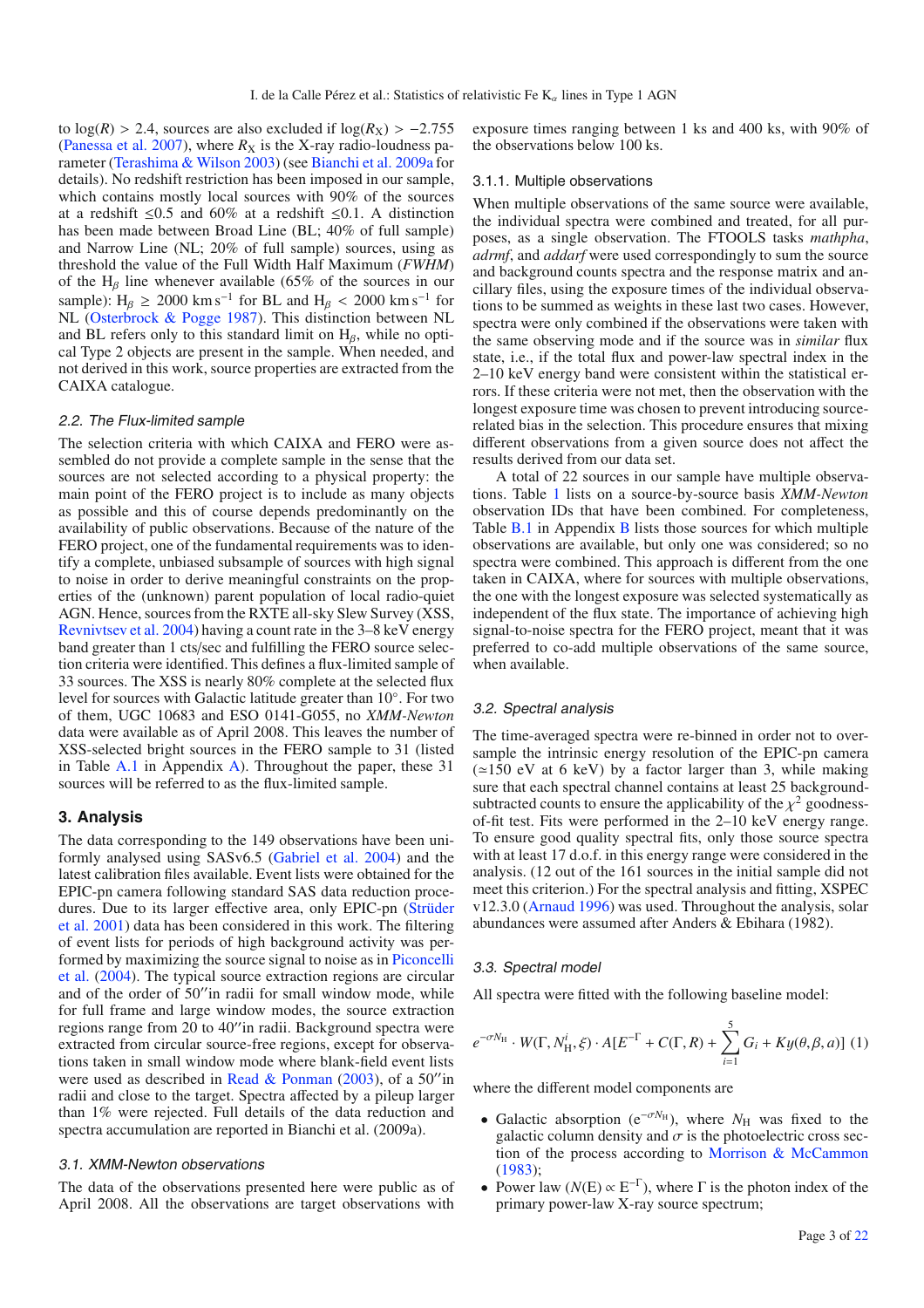| Source          | List of      | Observation | Observation | Source                  | List of      | Observation      | Observation       |
|-----------------|--------------|-------------|-------------|-------------------------|--------------|------------------|-------------------|
| name            | XMM-Newton   | date        | exposure    | name                    | XMM-Newton   | date             | exposure          |
|                 | observation  |             | time        |                         | observation  |                  | time              |
|                 | IDs combined |             |             |                         | IDs combined |                  |                   |
|                 |              |             | (ks)        |                         |              |                  | (ks)              |
| PG 1440+356     | 0005010101   | 2003-01-01  | 17.2        | 1H0419-577              | 0148000401   | 2003-03-30       | $\overline{11.1}$ |
|                 | 0005010201   | 2003-01-04  | 10.6        |                         | 0148000501   | 2003-06-25       | 10.7              |
|                 | 0005010301   | 2003-01-07  | 18.1        |                         | 0148000601   | 2003-09-16       | 11.3              |
|                 | 0107660201   | 2001-12-23  | 24.2        |                         | 0148000201   | 2002-09-25       | 11.8              |
| <b>AKN 564</b>  | 0006810101   | 2000-06-17  | 7.4         |                         | 0148000301   | 2002-12-27       | 7.6               |
|                 | 0006810301   | 2001-06-09  | 7.5         |                         | 0148000701   | 2003-11-15       | 1.1               |
|                 | 0206400101   | 2005-01-05  | 69.2        |                         | 0112600401   | 2000-12-04       | 5.7               |
| MCG-6-30-15     | 0029740101   | 2001-07-31  | 55.8        | PG1115+080              | 0203560201   | 2004-06-10       | 65.5              |
|                 | 0029740701   | 2001-08-02  | 85.7        |                         | 0203560401   | 2004-06-26       | 71.2              |
|                 | 0029740801   | 2001-08-04  | 86.8        |                         | 0082340101   | 2001-11-25       | 53.8              |
|                 | 0111570101   | 2000-07-11  | 28.8        | IRAS17020+4544          | 0206860101   | 2004-08-30       | 13.4              |
|                 | 0111570201   | 2000-07-11  | 37.9        |                         | 0206860201   | 2004-09-05       | 12.3              |
| <b>NGC 5548</b> | 0089960301   | 2001-07-09  | 58.7        | <b>MRK 507</b>          | 0300910401   | 2005-06-17       | 15.8              |
|                 | 0109960101   | 2000-12-24  | 16.0        |                         | 0300910701   | 2005-09-01       | 11.4              |
|                 | 0089960401   | 2001-07-12  | 19.8        | <b>MRK 279</b>          | 0302480401   | $2005 - 11 - 15$ | 41.4              |
| <b>MRK876</b>   | 0102040601   | 2001-04-13  | 2.6         |                         | 0302480501   | 2005-11-17       | 40.7              |
|                 | 0102041301   | 2001-08-29  | 2.4         |                         | 0302480601   | 2005-11-19       | 22.8              |
| ESO15-IG011     | 0103861701   | 2000-09-29  | 5.0         | <b>MRK766</b>           | 0109141301   | 2001-05-20       | 89.6              |
|                 | 0103862001   | 2001-10-31  | 4.5         |                         | 0304030301   | 2005-05-25       | 68.9              |
| MCG-01-13-025   | 0103863001   | 2002-08-28  | 4.3         |                         | 0304030401   | 2005-05-27       | 65.8              |
|                 | 0103861401   | 2000-08-30  | 1.5         |                         | 0304030501   | 2005-05-29       | 64.9              |
| <b>NGC 3516</b> | 0107460601   | 2001-04-10  | 64.3        |                         | 0304030601   | 2005-05-31       | 63.1              |
|                 | 0107460701   | 2001-11-09  | 88.7        |                         | 0304030701   | 2005-06-03       | 20.4              |
| REJ2248-511     | 0109070401   | 2000-10-26  | 10.1        |                         | 0096020101   | 2000-05-20       | 25.7              |
|                 | 0109070601   | 2001-10-31  | 9.8         |                         | 0304030101   | 2005-05-23       | 66.2              |
| H0557-385       | 0109130501   | 2002-04-03  | 4.0         | SDSSJ135724.51+652505.9 | 0305920301   | 2005-04-04       | 21.1              |
|                 | 0109131001   | 2002-09-17  | 6.5         |                         | 0305920601   | 2005-06-23       | 12.0              |
| <b>TONS 180</b> | 0110890401   | 2000-12-14  | 20.3        | LBQS1228+1116           | 0306630101   | 2005-12-13       | 60.4              |
|                 | 0110890701   | 2002-06-30  | 12.6        |                         | 0306630201   | 2005-12-17       | 83.2              |
| <b>NGC 7469</b> | 0112170101   | 2000-12-26  | 12.3        | <b>MRK 509</b>          | 0306090201   | 2005-10-18       | 59.8              |
|                 | 0112170301   | 2000-12-26  | 16.1        |                         | 0306090301   | 2005-10-20       | 32.4              |
|                 | 0207090101   | 2004-11-30  | 59.2        |                         | 0306090401   | 2006-04-25       | 48.6              |
|                 | 0207090201   | 2004-12-03  | 55.0        |                         | 0130720201   | 2001-04-20       | 27.8              |
| <b>NGC 3783</b> | 0112210101   | 2000-12-28  | 26.1        |                         | 0130720101   | 2000-10-25       | 20.7              |
|                 | 0112210201   | 2001-12-17  | 51.2        |                         |              |                  |                   |
|                 | 0112210501   | 2001-12-19  | 93.2        |                         |              |                  |                   |

| <b>Table 1.</b> List of sources within the FERO sample where multiple observations are available. |  |  |  |  |
|---------------------------------------------------------------------------------------------------|--|--|--|--|
|---------------------------------------------------------------------------------------------------|--|--|--|--|

**Notes.** Multiple observations were combined where available and treated, for all purposes, as a single observation. Observation IDs in bold correspond to those observations that were combined, while observation IDs not marked in bold were discarded.

- Compton reflection from neutral material (*C*(Γ, *R*)), where *R* is the reflection factor as compared to material emitting over  $2\pi$  in solid angle (see however Murphy & Yaqoob 2009 for some *caveats* about this interpretation). The high-energy cutoff of the primary spectrum was fixed to 100 keV. The viewing angle of the reflecting material was fixed to 18◦, while the reflection normalization  $(R)$  was left free during the fitting procedure. The model used was the XSPEC PEXRAV component (Magdziarz & Zdziarski 1995);
- Ionised absorption  $(W(\Gamma, N^i_H, \xi))$  from warm gas in the local AGN environment was introduced through the XSPEC model ABSORI. Although more accurate and complex models exist for warm absorption, they would overfit the lowerquality data in our sample when uniformly applied to the whole sample. Both the intrinsic column density  $(N_H^i)$  and ionisation parameter  $(\xi)$  were left free during the fitting procedure, while the continuum slope  $(Γ)$  was tied to the photon index of the primary power-law continuum. The temperature of the absorber was fixed to  $2\times10^5$  K (~17 eV),

representative of the temperature found in warm absorbers (see e.g. Krongold et al. 2007);

- Narrow lines  $(G_i)$ : 4 zero-width Gaussian lines were included with centroid energies fixed at 6.4 keV (neutral Fe I  $K_{\alpha}$ ), 6.7 keV (ionised Fe XXV), 6.96 keV (ionised Fe XXVI), and 7.06 keV (neutral Fe I  $K_\beta$ ). The normalization of the Fe I  $K_\beta$  line was limited to less than 16% that of the Fe I  $K_{\alpha}$  line flux (Molendi et al. 2003). The two ionised lines were included in the baseline model as several studies show that they represent an important spectral component in AGN. Among the possible physical interpretations of these features are an origin in the accretion disc (e.g. Reeves et al. 2001; Pounds et al. 2001; Miller et al. 2007) or produced in photoionised circumnuclear matter (e.g. Bianchi & Matt 2002; Bianchi et al. 2005);
- Fe I 6.4 keV Compton shoulder  $(G_i)$ . The Fe I  $K_\alpha$  Compton shoulder of the narrow component of the Fe I fluorescent line was considered by using a Gaussian line at 6.3 keV, with 0.05 keV as the fixed width and free normalization allowed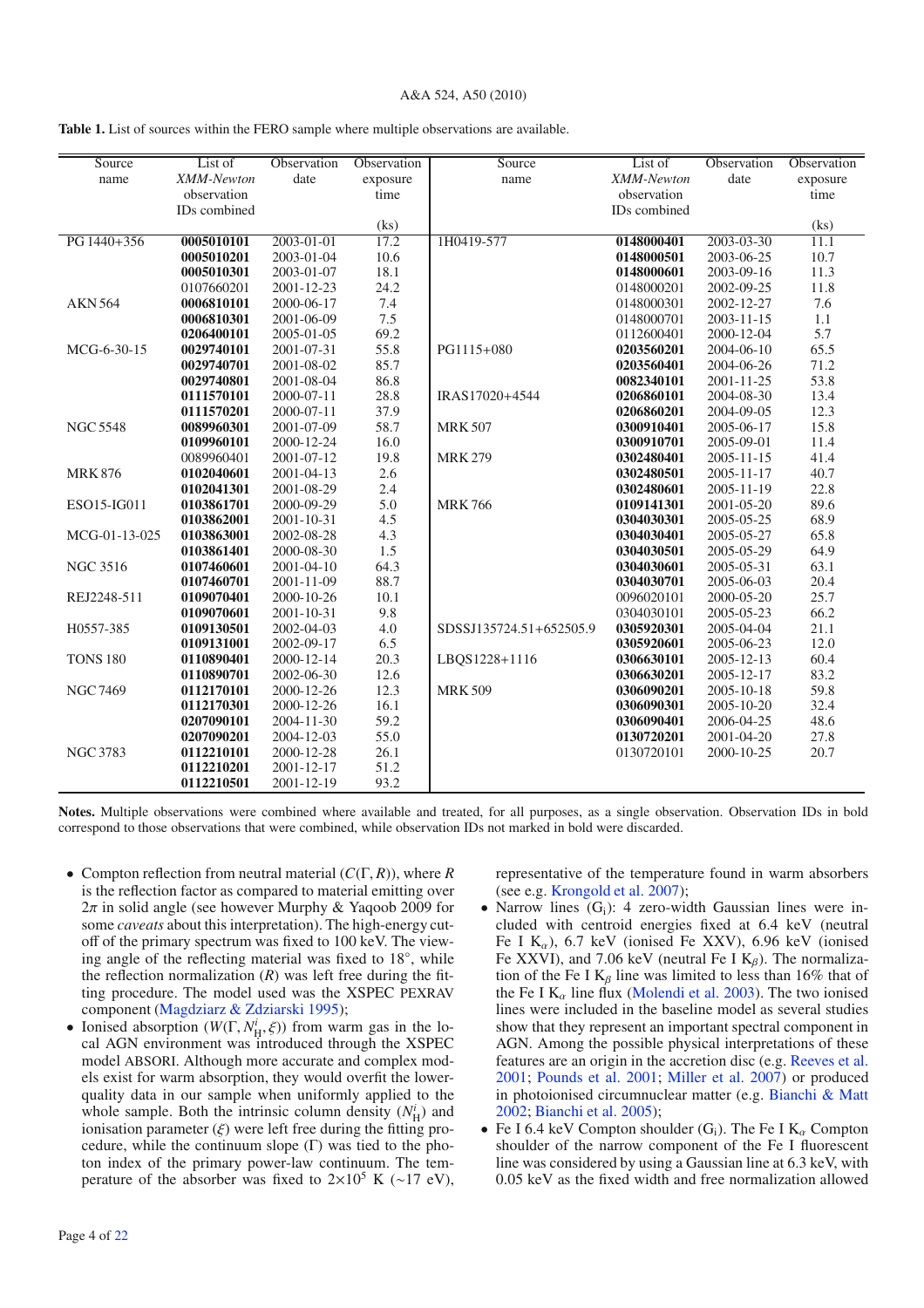to be no more than ∼20% that of the 6.4 keV Fe I K<sub>α</sub> line, following Matt (2002);

• Relativistic line  $(Ky(\theta, \beta, a), Kyrline \text{ model})$ . To model the effect of the strong gravitational field on the emission regions of the disc closest to the central black hole, the *Ky* set of models within XSPEC was used (Dovčiak et al. 2004). The model considers accretion disc emission around a rotating black hole with a given spin, *a*. In contrast to models such as *diskline* or *laor*, *Kyrline* allows the spin to be fitted as a free parameter. For the line emission, a fixed centroid energy of 6.4 keV (in the rest frame of the source), is assumed, while the emission between the innermost stable orbit and 400 gravitational radii is integrated, keeping these limits fixed during the fitting procedure. The radial dependence of the disc emission is modelled with a power law of index  $\beta$  ( $\propto r^{-\beta}$ ), while Laor's limb darkening law was adopted to characterize the angular dependence. Here, the radial disc emissivity is referred to as β. The disc inclination angle  $(\theta)$ ,  $\beta$ , and *a* are free parameters during the fitting procedure.

In summary, the model that was uniformly fitted to our data consists of 9 components with a total of 14 free independently-fitted parameters. For those cases in which the value of the *FWHM* of the  $H_\beta$  line is available, the model has 15 free parameters (see Sect. 3.3.1). The fitting procedure was carried out over different steps. First, the power law with neutral reflection and absorption were fitted to the data, followed by the addition of the narrow line components one by one (in the order listed above). The last model component added to the fit was the relativistic line. After each addition of a new component, a fit was performed, and no model component discarded regardless of the goodness-of-fit. This implies that the  $\chi^2$  values obtained from the fits correspond to the best-fit given by this model. Its important to stress that no attempt has been made as a whole or on a source-by-source basis to find the best-fit model yielding the lowest possible  $\chi^2$  value. For reference, Table C.1 gives, for those sources belonging to the flux-limited sample, the most relevant parameters of the best fit for the model considered.

## 3.3.1. Limitations to model parameters

During the fitting procedure, some limitations are introduced for the following parameters of the baseline model:

- The disc inclination angle in the *Kyrline* model was limited to a maximum value of 60◦. In the Seyfert unification scenario (Antonucci 1993), Type 1 objects are not expected to have large viewing angles. It has been found that relaxing the restriction on the inclination angle yields a number of detections of broad and highly skewed lines with equivalent widths of the order of 1 keV. This effect is simply because in sources with poor statistics above 7 keV, the broad line model fits the continuum, also reflected by required large disc-inclination angles (>80◦).
- The disc emissivity in the *Kyrline* model was limited to a maximum value of 6 given that steeper profiles are not expected, even taking strong general relativistic effects into account on the primary emission such as light bending (see Miniutti & Fabian 2004).
- To possibly constrain the parameter space, limitations to the spin parameter in the *Kyrline* model were tested. Three fitting runs were produced with black hole spin fixed to 0.998 (*Kerr*), fixed to 0 (*Schwarzschild*), and free to vary between 0 and 0.998. In the first two cases, no systematic difference

was found when comparing the results in terms of  $\chi^2$  improvement, leading us to conclude that none of the two extreme spin values can be assumed a priori. Therefore, the results presented are extracted from the run where the black hole spin is left free to vary during the fitting procedure.

- $\circ$  The power-law index (Γ) and the reflection fraction (R) were limited following the work by Dadina (2008) on a *BeppoSAX* sample of Type 1 Seyfert galaxies. Given the distributions of Γ and *R* derived by Dadina (2008), a limit of three times the  $1\sigma$  standard deviation of the average values is chosen for Γ and *R* ( $\Gamma \in [0.45:3.33]$ ;  $R \in [0.3.33]$ ).
- When available in the literature, the value of the *FWHM* of the optical  $H_\beta$  line was used to set an upper limit to the width of the narrow component of the 6.4 keV neutral Fe I  $K_{\alpha}$  line, leaving the width of the line free. This choice is consistent with the possibility that for some sources, the Fe I  $K_{\alpha}$  line may be produced in the optical broad line region (see e.g. Bianchi et al. 2008 and references therein). When the  $H<sub>β</sub>$ *FWHM* was not available, the Fe I  $K_\alpha$  line width was assumed to be unresolved ( $\sigma \equiv 0$ ).

#### 3.3.2. Test of spectral model components

During the process of selecting the baseline model, several tests were performed with different model components. The most important ones are summarised below.

- To contemplate the hypothesis that the reprocessed AGN continuum in Type 1 objects is made by contribution of both torus and disc reflection, the presence of two reflection components at the same time was tested. The second PEXRAV disc component was relativistically blurred using the convolution model *kdblur*, to take possible relativistic effects into account. After close inspection of the contribution from each physical system, it was concluded that the sensitivity band of *XMM-Newton* does not allow disentangling the reflection component from the torus from that of the disc. Since the presence of torus reflection is very well supported observationally by the almost ubiquitous narrow Fe I  $K_{\alpha}$  component (Bianchi et al. 2004; Yaqoob & Padmanabhan 2004), only this PEXRAV component has been included in our baseline model.
- The effect of reflection from an ionised accretion disc was tested by replacing the torus reflection with the model component PEXRIV (Magdziarz & Zdziarski 1995): Eq. (1) is thus modified to include the disc ionisation parameter  $\xi$  in the function  $C(\Gamma, R)$ , which is left free during the fitting procedure. The centroid energy in the *Kyrline* model was consistently set to 6.7 keV. The results from this test are discussed in Sects. 4 and 5.

## **4. Results**

The *EW* of the *Kyrline* component was used as a proxy for establishing significant detections of relativistic Fe I  $K_{\alpha}$  lines in the sample. The line *EW* is defined in this work as the ratio of the flux of the *Kyrline* component to the flux of the continuum, as defined in Sect. 3.3, integrated over the energy range between ±5% around the line rest-frame energy (6.4 keV). The error in the normalization of the *Kyrline* component is used to estimate the uncertainty in the corresponding line *EW*. The threshold for significant detections is set to  $5\sigma$  confidence level (c.l.). This is a somewhat more conservative approach than normally taken when reporting relativistic line detections in individual objects,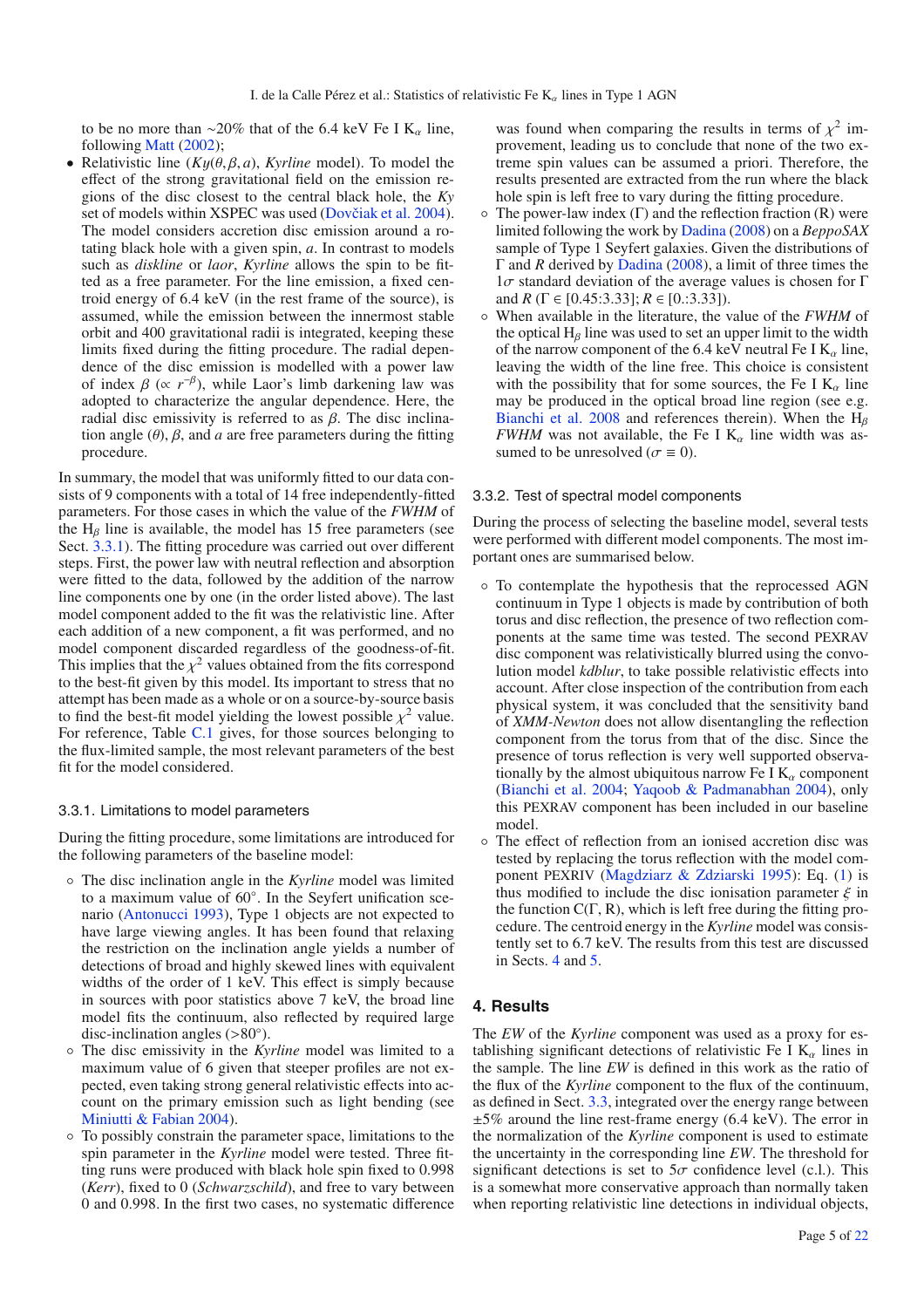

**[Fig. 1.](http://dexter.edpsciences.org/applet.php?DOI=10.1051/0004-6361/200913798&pdf_id=1)** Equivalent width of the relativistic broad 6.4 keV Fe  $K_{\alpha}$  line vs. hard X-ray counts (2– 10 keV) for the FERO sources. Filled circles indicate line detections at  $\geq 5\sigma$  confidence level (where error bars indicate the 90% confidence level intervals), while filled squares indicate line upper limits at the 90% confidence level. White stars indicate sources belonging to the flux-limited sample (see Sect. 2.2, for details).

but it has to be kept in mind that the FERO project is a statistical study of a large sample that includes spectra of very different levels of statistical quality. For those sources with no significant line detection, the upper limits to the line *EW* at the 90% c.l. are provided. In the following, errors, upper and lower limits, on the relevant parameters are given at the 90% c.l. for one interesting parameter ( $\Delta \chi^2 = 2.71$ ).

#### 4.1. Sources with detected broad Fe lines.

Figure 1 shows the *EW* of the broad Fe  $K_{\alpha}$  line at 6.4 keV as a function of source counts in the 2–10 keV band. This plot shows two things. First, significant broad Fe  $K_{\alpha}$  line detections are concentrated in the portion of the plot dominated by spectra with good statistical quality (roughly with  $\ge 1.5\times10^5$  hard X-ray counts). Second, overall, the distribution of line *EW* upper limits versus hard X-ray counts follows the expected trend; i.e., in the absence of a significant broad line, the sensitivity (the ability to detect a broad line) goes as  $(1/\sqrt{cts_{2-10 \text{ keV}}})$ . The dispersion of *EW* upper limits around this direction, for a given range of hard X-ray counts, could be explained in terms of scattering of the model parameters.

Table 2 provides the detailed list of the significant relativistic broad Fe  $K_{\alpha}$  line detections with the best-fit parameters of the *Kyrline* model. From now on, this table is referred to as the list of detected relativistic Fe  $K_{\alpha}$  lines in the FERO sample. In the fitting procedure, relativistic effects from neutral and ionised reflection were tested as explained in Sect. 3.3.2. The test for a neutral Fe  $K_{\alpha}$  broad line yields in total 11 significant detections at  $\geq 5\sigma$  c.l.. The fit with the model with an ionised Fe K<sub>α</sub> line yields a detection in all the 11 sources, except IC4329A, 1H0707-495, and MCG-5-23-16, which only provide detection in the neutral case. In the 8 sources where a relativistic broad Fe  $K_{\alpha}$  line is equally detected by means of neutral and ionised reflection models, the best-fit models were carefully examined and the model with the lowest  $\chi^2$  preferred. MRK 509 is the only source for which the ionised reflection provides a significant better-fit statistic (with the probability of the improvement being by chance of  $2.2 \times 10^{-7}$ ). MRK 766 and ARK 120 on the contrary, show significant broad Fe lines only in the ionised case. At the end, neutral and ionised runs were merged, which yields 13 sources with strong evidence of a broad Fe line. Last, it is worth pointing out that the only source where a relativistic broad Fe  $K_{\alpha}$  line is claimed for the first time in this work is ESO511-G030, with an *EW* of  $57^{+30}_{-11}$  eV.

Two sources, PG1211+143 and 1H0707-495, are characterised by extremely high *EW* of the Fe  $K_{\alpha}$  line (Figure 1, see also Table 2). The data included in our sample for both sources have similar spectral shapes, showing deep spectral features at ∼7 keV and spectral curvature in the Fe energy band. Pounds et al. (2003a) argue that PG1211+143 presents a high column density  $(5 \times 10^{23} \text{ cm}^{-2})$  of highly ionised matter along the line of sight partially covering the central hard X-ray source and that the apparent presence of a relativistic Fe  $K_{\alpha}$  emission line could be an artifact of absorption. However, the relativistic broad line interpretation is not discarded, and the same authors find that a broad line with a large *EW*, of the order of 600–900 eV, and a combination of absorption features, provide a good interpretation of the data. This value of the Fe  $K_{\alpha}$  line *EW* is in good agreement with the value found in this work  $(635^{+341}_{-247}$  eV). Nevertheless, whether there is a relativistically broadened Fe  $K_{\alpha}$ line in this source is debatable, as new results from a more recent analysis on data from 2007 indicate (Pounds et al. 2009). 1H0707-495 also shows a prominent flux drop around 7 keV, which can be modelled with an absorption edge assuming large Fe overabundance (Gallo et al. 2004). Fabian et al. (2004) interpret the drop around 7 keV in terms of relativistically blurred ionised reflection from the accretion disc, and derive an *EW* for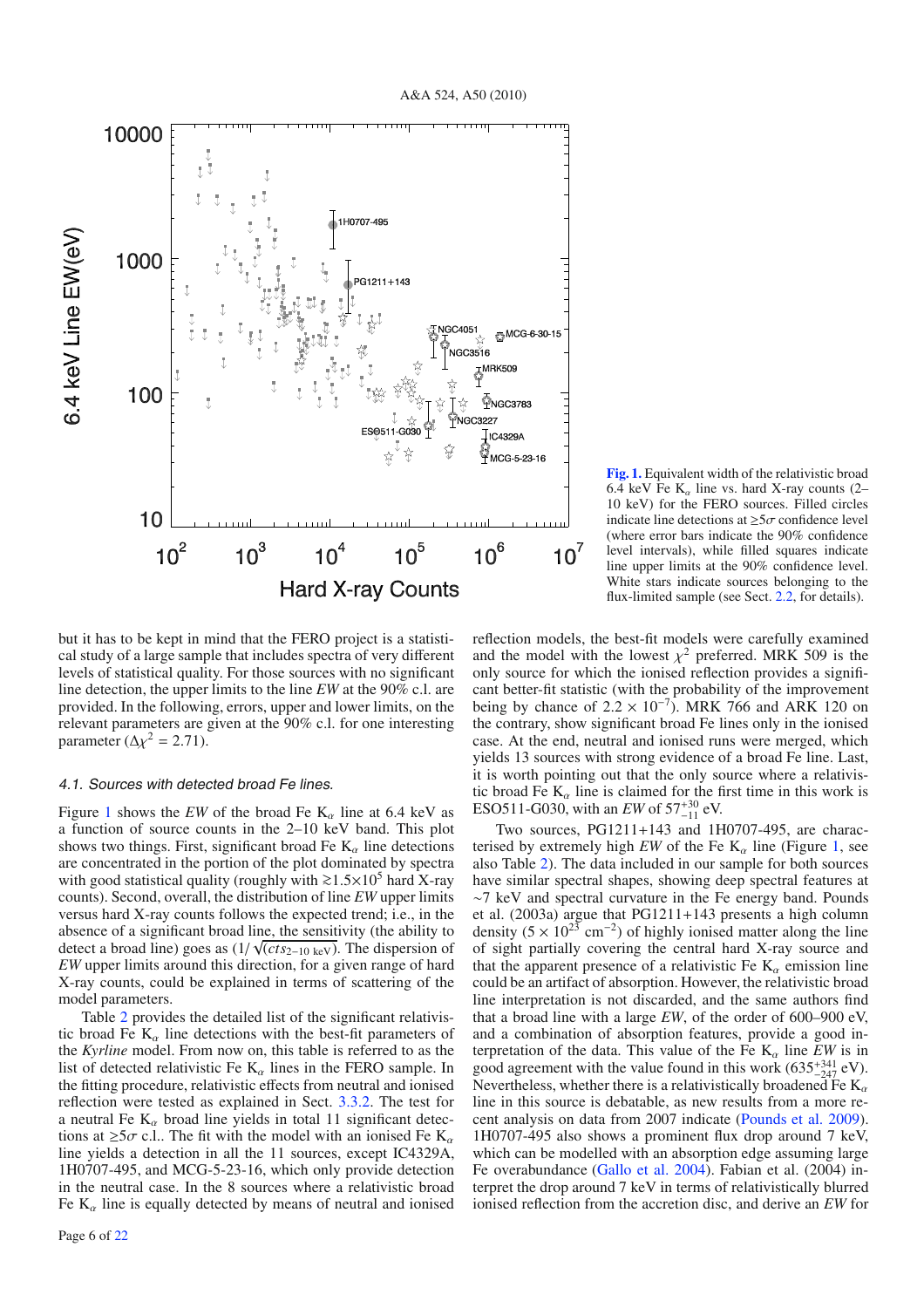| Source               | Type <sup>(1)</sup> | $-2 - 10$ keV                  | $C$ ts <sup>2-10</sup> keV | EW                   | $\theta$       | a                      | β                                                                         | $\chi^2$ /d.o.f. | References <sup>(2)</sup> |
|----------------------|---------------------|--------------------------------|----------------------------|----------------------|----------------|------------------------|---------------------------------------------------------------------------|------------------|---------------------------|
|                      |                     | $(10^{42}$<br>' $erg s^{-1}$ ) | $(10^5 \text{ cts})$       | (eV)                 | (°)            |                        |                                                                           |                  |                           |
| IC <sub>4329</sub> A | <b>BLSY</b>         | 56.4                           | $9.123 \pm 0.009$          | $39^{+14}$           | $28^{+6}$      | $\geq 0.0$             | <1.3                                                                      | 238.1/161        | (1), (2), (3), (4)        |
| MCG-5-23-16          | <b>NCSY</b>         | 14.2                           | $8.853 \pm 0.009$          | $36^{+10}_{-6}$      | $21^{+8}$      | $\geq 0.0$             | 1.6                                                                       | 271.4/162        | (5), (6)                  |
| ESO511-G030          | <b>NCSY</b>         | 22.4                           | $1.740 \pm 0.004$          | $57^{+30}_{-11}$     | $18^{+7}_{-7}$ | > 0.0                  | <1.1                                                                      | 198.2/161        |                           |
| MCG-6-30-15          | <b>BLSY</b>         | 5.4                            | $13.927 \pm 0.012$         | $260^{+19}_{-18}$    | $40^{+1}_{-3}$ | $0.86^{+0.01}_{-0.02}$ |                                                                           | 227.6/161        | (7), (8), (9), (10)       |
| NGC 4051             | <b>NLSY</b>         | 0.3                            | $2.040 \pm 0.004$          | $260^{+56}_{-77}$    | $22^{+6}$      | >0.46                  |                                                                           | 198.8/162        | (11), (12), (13)          |
| NGC 3516             | <b>BLSY</b>         | 3.6                            | $2.810 \pm 0.005$          | $227^{+41}_{-78}$    | $27^{+6}_{-3}$ | >0.48                  | 4.1+0.2<br>2.9+0.3<br>2.8+0.3<br>2.8+0.3<br>2.7+0.1<br>1.9+0.6<br>1.9-0.5 | 223.1/161        | (14), (15), (16)          |
| NGC 3783             | <b>BLSY</b>         | 11.4                           | $9.440 \pm 0.010$          | $88^{+11}_{-11}$     | < 8            | >0.16                  |                                                                           | 304.5/161        | (17), (18)                |
| <b>NGC 3227</b>      | <b>BLSY</b>         | 1.2                            | $3.541 \pm 0.006$          | $66^{+25}_{-11}$     | $23^{+4}$      | $\geq 0.0$             |                                                                           | 230.9/162        | (19), (20)                |
| MRK 509 (*)          | <b>BLQ</b>          | 103.5                          | $7.471 \pm 0.009$          | $170^{+26}_{-19}$    | $53^{+1}$      | $0.78_{-0.04}^{+0.03}$ | >3.8                                                                      | 277.3/158        | (21), (22)                |
| MRK 766 (*)          | <b>NLSY</b>         | 6.1                            | $7.816 \pm 0.008$          | $234_{-49}^{+23}$    | $20^{+3}_{-2}$ | >0.47                  | $2.7^{+0.2}_{-0.1}$                                                       | 300.3/160        | (23), (24)                |
| ARK 120 (*)          | <b>BLSY</b>         | 90.5                           | $3.473 \pm 0.006$          | $140^{+31}$          | > 59           | $\geq 0.0$             |                                                                           | 212.3/158        | (25)                      |
| 1H0707-495           | <b>NLSY</b>         | 46.8                           | $0.110 \pm 0.001$          | $1775_{-594}^{+511}$ | $54^{+3}_{-3}$ | $\geq 0.93$            | $2.2^{+0.6}_{-0.3}$<br>4.13 <sup>+1.22</sup>                              | 107.6/116        | (26), (27), (28)          |
| $PG 1211 + 143$      | <b>NLQ</b>          | 49.4                           | $0.171 \pm 0.001$          | $635 - 347$          | $52^{+4}_{-7}$ | $\geq 0.92$            | >4.37                                                                     | 160.7/139        | (29), (30)                |

**Table 2.** Sources within the FERO sample where a relativistic Fe K<sub>α</sub> line is detected with a significance  $\geq 5\sigma$ .

**Notes.** (\*) 6.7 keV  $K_{\alpha}$  line is preferred; \* Sources for which there is a significant detection of a relativistic *ionised 6.7* keV  $K_{\alpha}$  *line* (see text for details). The first 11 sources listed in the table belong to the flux-limited sample.  $\theta$ , *a*, and  $\beta$  are the disc inclination angle with respect to the observer, the black hole spin and disc emissivity, respectively, of the best-fit parameters of the *Kyrline* model. Except for the hard X-ray counts where  $1\sigma$  errors are given, errors in any given parameter are given at the 90% confidence level. Also, upper and lower limits in any relevant paremeter are given at the 90% confidence level.

(1) SY: Seyfert, Q: quasar, NL: narrow line, BL: broad line, NC: not classified. <sup>(2)</sup> References where evidence for a relativistic Fe  $K_{\alpha}$  line for a particular object is reported (references marked in bold) as well as those where alternative scenarios are provided. The list of references is not meant to be complete.

**References.** (1) Done et al. (2000); (2) McKernan & Yaqoob (2004); (3) Steenbrugge et al. (2005); (4) Gondoin et al. (2001); (5) Reeves et al. (2007); (6) Braito et al. (2007); (7) Wilms et al. (2001); (8) Fabian et al. (2002); (9) Vaughan & Fabian (2004); (10) Miller et al. (2008); (11) Ponti et al. (2006); (12) Uttley et al. (2004); (13) Pounds et al. (2004); (14) Iwasawa et al. (2004); (15) Nandra et al. (1999); (16) Turner et al. (2008); (17) Tombesi et al. (2007); (18) Reeves et al. (2004); (19) Markowitz et al. (2009); (20) Gondoin et al. (2003); (21) Ponti et al. (2009); (22) Page et al. (2003); (23) Pounds et al. (2003b); (24) Miller et al. (2007); (25) Vaughan et al. (2004); (26) Fabian et al. (2009); (27) Fabian et al. (2004); (28) Gallo et al. (2004); (29) Pounds et al. (2003a); (30) Pounds et al. (2009).

the broad Fe  $K_{\alpha}$  line of 1800 eV, in agreement with the value found in the FERO analysis  $(1775^{+511}_{-594}$  eV). Fabian et al. (2004) proposed that the X-ray spectrum of this source is disc reflection dominated, and as the high value of the line *EW* implies, high element abundances were required, in a similar way to absorptiondominated models (Gallo et al. 2004). Recently, Fabian et al. (2009) have presented new timing-based arguments in favour of the relativistic nature of the broad features in this source with the simultaneous detection of broad Fe  $L$  and  $K$  lines<sup>1</sup>. However, Miller et al. (2010) has recently claimed that the Fabian et al. (2009) interpretation of the timing properties of the source is not unique and that solutions that do not invoke relativistic reprocessing might still be viable.

Figure 2 shows the ratios of the data to the continuum and data to the best-fit model in the 2–10 keV energy range for the sources with a relativistic 6.4 keV Fe  $K_{\alpha}$  broad line detection. For MRK509, MRK766 and ARK120, the figures were produced with the model including the ionised continuum and 6.7 keV Fe  $K_{\alpha}$  line. The latter set of plots indicates how well the baseline model used in this work describes the data. The deviation of the best-fit model and the data is limited below ∼10% in the whole 2–10 keV energy range used for fitting, and below ∼5% if one excludes the last energy bins (>8 keV) with poorer statistics. Despite the fact that by selection the sources in FERO are unobscured  $(N_H < 2 \times 10^{22} \text{ cm}^{-2})$  for two sources, MCG-5-23-16 and IC4329A, a downturn in the ratio plot below 3 keV is noticeable and could indicate extra cold absorption, which in principle would not have been taken into account by our baseline model. However, for the particular case of these two sources, it is believed that this downturn cannot be attributed to extra cold absorption since the parameters derived from the warm absorption model (ABSORI) used yield values compatible with those extracted from CAIXA (as seen in Table C.1),  $N_{\text{H}}$  ( $z = 0$ ) (1.20<sup>+0.13</sup>) × 10<sup>22</sup> cm<sup>-2</sup>, and (0.33<sup>+0.04</sup>) × 10<sup>22</sup> cm<sup>-2</sup> for MCG-5-23-16 and IC4329A, respectively, and in both cases, compatible with neutral absorption ( $\xi$  < 0.02 erg cm<sup>-1</sup> s<sup>-1</sup> for MCG-5-23-16 and  $\xi$  < 0.47 erg cm<sup>-1</sup> s<sup>-1</sup> for IC4329A). For these two sources, any extra neutral absorption that is present should have been taken into account by the model component ABSORI. Table 2 lists in the last column the  $\chi^2$  and corresponding number of degrees of freedom for those sources with evidence of a relativistic Fe  $K_{\alpha}$  line.

#### 4.2. Fraction of relativistic Fe lines

#### 4.2.1. Detection fraction in FERO

The fraction of relativistic Fe lines detected in the FERO sample is 9% (13/149). Considering only the sources in the fluxlimited sample, the detection fraction rises to 36% (11/31). These two numbers do not provide specific information on the *intrinsic* fraction of AGN that have broad Fe lines. They are limited by FERO being made of spectra of disparate quality and by the unavailability of a well-defined complete AGN sample. Nevertheless, the observed detection fraction can be considered as a lower limit for the intrinsic number of AGN that would show a broad Fe line if, for example, all sources were observed with the same signal-to-noise.

<sup>1</sup> We point out that the *XMM-Newton* spectra of 1H0707-495 included in the FERO sample correspond to the ones used by Fabian et al. (2004) and that Fabian et al. (2009) used a different dataset.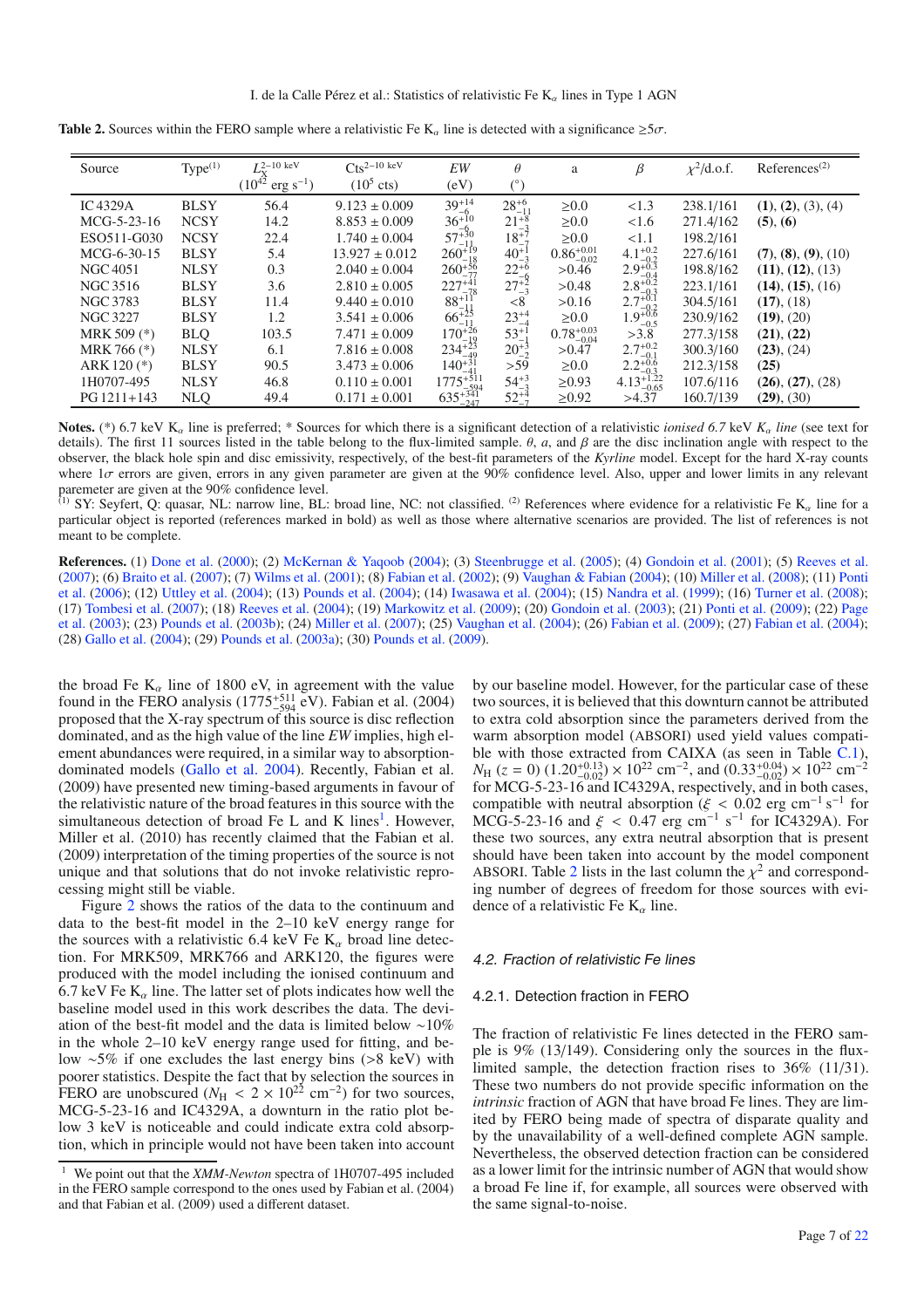A&A 524, A50 (2010)



**[Fig. 2.](http://dexter.edpsciences.org/applet.php?DOI=10.1051/0004-6361/200913798&pdf_id=2)** Set of two figures for those sources with a relativistic 6.4 keV (6.7 keV) Fe K<sub>a</sub> line *EW* detection  $\geq 5\sigma$  confidence level: data to the best-fit continuum ratio (*left set column*), and data to the best-fit model ratio (*right set column*). The vertical dashed line is placed for reference at 6.4 keV (6.7 keV) in the rest frame of the source. On *top of each figure* the model used for the ratio, the corresponding source name, and the observation ID are given. For those sources with summed observations a *dummy* observation ID is given.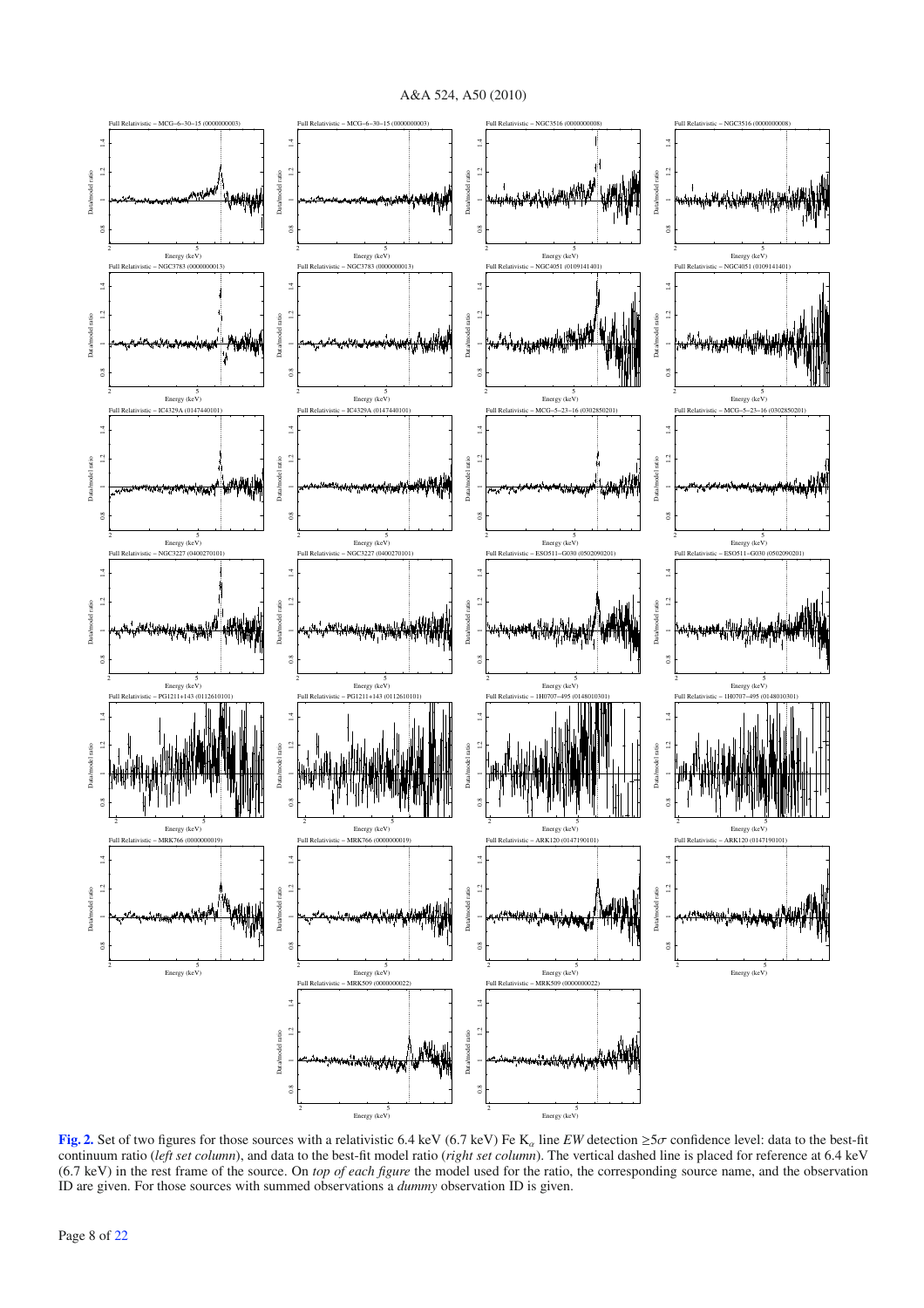It is possible to estimate statistical errors on the detection fractions to reflect the uncertainty introduced by considering a limited number of sources. Detection fractions are calculated as  $val_1/val_2$ , where  $val_1$  and  $val_2$  indicate a given number of sources used to work out a given detection fraction. For the errors of *val*<sub>12</sub>, Poisson statistics are assumed, where the errors are calculated as the average of the upper  $(\Delta_{\text{UL}})$  and lower limit  $(\Delta_{LL})$  of the 84% c.l. (which correspond to the commonly used  $\Delta_{\text{UL}} = 1 + \sqrt{val_{1,2} + 0.75}$  and  $\Delta_{\text{LL}} = \sqrt{val_{1,2} - 0.25}$ , according to Gehrels 1986), both of which are good approximations for this moderate confidence level and are accurate to better than 5% even for low values of *val*<sub>12</sub> (see Gehrels 1986, for more information). The error of  $val_1/val_2$  is propagated quadratically. In this way, the detections fractions and their associated errors are  $9 \pm 3\%$  and  $36 \pm 14\%$  for the FERO sample and for the fluxlimited sample, respectively.

A broader understanding of the incidence of the relativistic line in our work can be achieved by considering the upper limits on the line intensity that characterize the majority of the sources. Within the FERO sample, ∼16 ± 4% of broad line *EW* upper limits are below 100 eV. This value corresponds to the *EW* of a neutral disc with an inclination of 60◦, for an illuminating power law of  $\Gamma = 2$  and solar abundances (Matt et al. 1992). If the analysis is restricted to the 20 sources with no significant broad line within the flux-limited sample, the fraction of sources in which the line *EW* is limited below 100 eV is 50% (10/20) (for reference, for 75, 50 and 25 eV, the fractions are respectively 25%, 20%, and <13%). However, 5 sources within the flux-limited sample have measured *EW*s lower than and inconsistent with this threshold, implying deviations from the standard scenario either in terms of very high disc inclination (unlikely given the relatively unobscured nature of these AGN), element abundances lower than solar or a non-standard accretion disc geometry (George & Fabian 1991).

Last, Table D.1 in Appendix D lists the 20 sources with broad line upper limits in the flux-limited sample. In particular, four sources (MRK 279, NGC 5548, ESO 198-G24 and MRK 590) exhibit upper limits below 40 eV, arbitrarily chosen to be comparable to the lowest line *EW* detected. Explaining line *EW*s below this value in the framework of standard accretion theories is not straightforward, and it requires the use of non-standard system properties. Assuming the above threshold, the *non-detection fraction* of broad lines in the flux-limited sample can then be calculated as 13% (4/31). Otherwise stated, the presence of a broad line cannot be excluded a priori in the remaining 87% of the sources in the flux-limited sample (although the line is formally detected only in 36% of the sources at a  $5\sigma$  level). This fraction is interpreted here as the upper limit to the fraction of AGN exhibiting relativistically broadened Fe lines in the parent population.

#### 4.2.2. Detection fraction and warm absorber

In some cases, the use of the model component ABSORI could be regarded as too simplistic, however necessary for the approach considered here. Nevertheless, the influence of the selected warm absorption component for the baseline model in determining the detection fraction was tested by running a consistency check over the 31 sources belonging to the flux-limited sample. The test replaces the model component ABSORI by the more complex and complete ZXIPCF model and looks for a significant change in the fraction of detected broad lines and the average broad line *EW*. ZXIPCF uses a grid of XSTAR photoionised absorption models and allows defining a covering fraction, which has been fixed to 1, and column density and ionisation parameters of the absorbing material, which have been left free during the fitting procedure. The results of this test show that the introduction of the ZXIPCF model component does not significantly provide a better fit, and yield a detection fraction of broad iron  $K_{\alpha}$  lines of 39  $\pm$  15% (12/31). This result is fully consistent with the  $36 \pm 14\%$  (11/31) derived when using ABSORI for the warm absorption, and concludes that the detection fraction is not significantly affected by the approach taken in this work to model the warm absorber. Out of the sources from the flux-limited sample listed in Table 2, only ESO511-G030 does not show evidence of a broad line at the 5 sigma level when using ZXIPCF. In turn, MRK704 and NGC4593 show a broad line at the 5.5 $\sigma$  and 5.3 $\sigma$  levels, respectively, both at the limit of our detection threshold of 5  $\sigma$ . The average line *EW* derived from the detected lines is  $\langle EW \rangle = 154 \pm 112 \text{ eV}$  ( $\langle EW \rangle_w = 73 \pm 3 \text{ eV}$ ), again both consistent with the results derived when using the absorption model ABSORI (see Sect. 4.3.1).

#### 4.2.3. Detection fraction and X-ray luminosity

Eleven out of the 13 lines detected correspond to sources classified as Seyfert galaxies, while only 2 come from a source classified as quasar. In a similar manner to the previous section, this corresponds to a detection fraction of  $13 \pm 5\%$  and ≤6% for Seyfert galaxies and quasars respectively. If the exercise is restricted to sources in the flux-limited sample, the detection fractions are 36  $\pm$  15% and ≤92% for Seyfert galaxies and quasars, respectively. Owing to the low number of lines detected in quasars and the low number of quasars present in the flux-limited sample, only upper limits to the detection fraction can be derived.

Figure 3 shows the distribution of the 2-10 keV luminosity for the FERO sample, highlighting those sources for which a significant relativistic broad Fe  $K_{\alpha}$  line detection has been found. All broad Fe line detections correspond to objects with luminosities below  $\sim 10^{44}$  erg s<sup>-1</sup>. To investigate a possible dependence of relativistic broadening on the source luminosity, the following three luminosity bins are defined: L1:  $L_X < 0.25 \times$ 10<sup>44</sup> erg s<sup>-1</sup>; L2: 0.25 × 10<sup>44</sup> < *L*<sub>X</sub> < 1.20 × 10<sup>44</sup> erg s<sup>-1</sup>; L3:  $L_X$  > 1.20 × 10<sup>44</sup> erg s<sup>-1</sup>. Considering the FERO sample, each bin was chosen to contain the same number of sources (∼50), with no further distinctions (see Table 3). No significant difference is found between the number of sources with a relativistic line when comparing the lowest luminosity bin L1 to the intermediate luminosity bin L2, either using the sources from the FERO (0.7 $\sigma$ ) or flux-limited (0.5 $\sigma$ ) sample. The highest luminosity bin L3 contains no detections. However, with the uncertainties in the detection fraction in the L3 luminosity bin (see Table 3), it is possible to estimate the difference in detection fraction between the L1 and L3 luminosity bins, at the  $2.2\sigma$  and  $0.9\sigma$ levels for the FERO and flux-limited samples, respectively. To remove the dependency with luminosity and check whether an intrinsic difference exist between Seyfert galaxies, and quasars in terms of detection fraction, a luminosity range containing the same number of Seyfert galaxies, and quasars is selected (L:  $0.15 \times 10^{44} < L_{\rm X} < 2.69 \times 10^{44}$  erg s<sup>-1</sup>, Table 3). The detection fractions are 10  $\pm$  7% (4/40) and ≤10% (2/40) for Seyfert galaxies and quasars, respectively, for sources in the FERO sample, and  $18 \pm 14\%$  (3/17) and ≤92% (1/3) for sources in the flux-limited sample. The low number of detections prevents any statistically significant results from being drawn. Table 3 summarizes the different detection fraction for the different source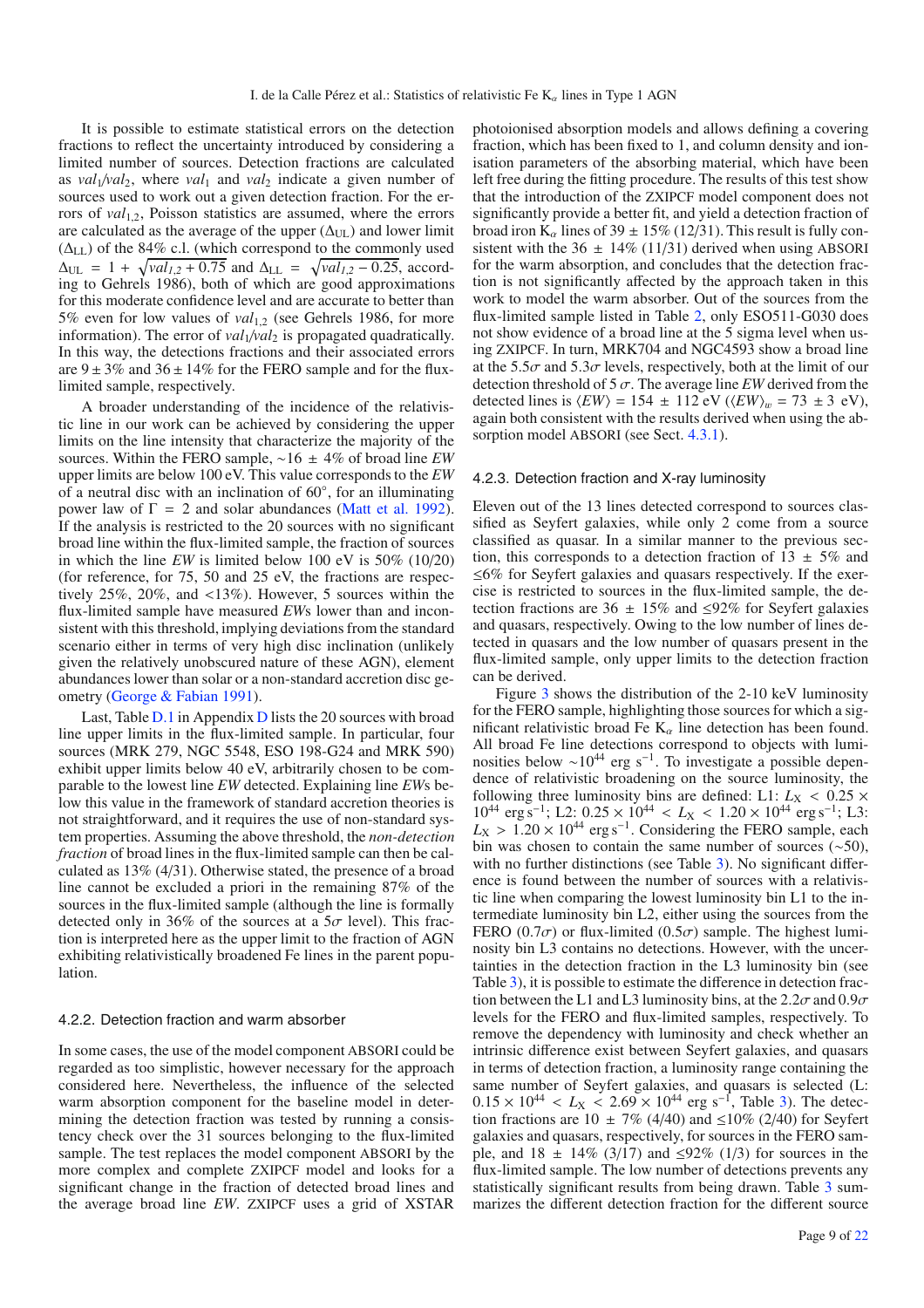

**[Fig. 3.](http://dexter.edpsciences.org/applet.php?DOI=10.1051/0004-6361/200913798&pdf_id=3)** X-ray luminosity distribution in the 2–10 keV energy band for the FERO sample. This sample has been split into Seyfert galaxies (Sy; 82 sources), quasars (QSO; 67 sources), narrow line (NL; 30 sources) and broad line (BL; 60 sources). The shaded area corresponds to the luminosity of those sources within the flux-limited sample for which a significant relativistic broad Fe  $K_{\alpha}$  line detection has been found. The numbers shown on the right in each panel are the median values of the correspondent distribution, also marked by the vertical dashed line.

**Table 3.** Fraction of sources in the FERO sample with a significant relativistic broad Fe  $K_{\alpha}$  line *EW* detection for different source type and luminosity class.

| Obj. Class/  | Sample             |                                |  |  |  |  |
|--------------|--------------------|--------------------------------|--|--|--|--|
| Luminosity   | <b>FERO</b>        | Flux Limited                   |  |  |  |  |
|              | $(\%)$             | (%)                            |  |  |  |  |
| $Sy+QSO$     | $9 \pm 3(13/149)$  | $36 \pm 14$ (11/31)            |  |  |  |  |
| Sy           | $13 \pm 5$ (11/82) | $\overline{36 \pm 15}$ (10/28) |  |  |  |  |
| <b>QSO</b>   | $\leq 6$ (2/67)    | $\leq$ 92 (1/3)                |  |  |  |  |
| NI.          | $13\pm9(4/30)$     | $\sqrt{\leq}100(2/4)$          |  |  |  |  |
| BL           | $12\pm 6(7/60)$    | $35 \pm 18$ (7/20)             |  |  |  |  |
| $L1(Sy+QSO)$ | $16 \pm 7$ (8/50)  | $44 \pm 22$ (8/18)             |  |  |  |  |
| $L2(Sy+QSO)$ | $10 \pm 6 (5/50)$  | $27 \pm 23$ (3/11)             |  |  |  |  |
| $L3(Sy+QSO)$ | $\leq$ 2 (0/49)    | ≤47 $(0/2)$                    |  |  |  |  |
| L Sy         | $10 \pm 7(4/40)$   | $18 \pm 14$ (3/17)             |  |  |  |  |
| L OSO        | $\leq$ 10 (2/40)   | $\leq$ 92 (1/3)                |  |  |  |  |

**Notes.** Sy: Seyfert galaxy, QSO: quasar; NL: narrow line, BL: broad line; L1:  $L_X < 0.25 \times 10^{44}$  erg s<sup>-1</sup>; L2:  $0.25 \times 10^{44} < L_X < 1.20 \times 10^{44}$ 10<sup>44</sup> erg s<sup>-1</sup>; L3: *L*<sub>X</sub> > 1.20 × 10<sup>44</sup> erg s<sup>-1</sup>, where L1, L2 and L3 were chosen to contain the same number of sources (~50); L:  $0.15 \times 10^{44}$  <  $L_X$  < 2.69 × 10<sup>44</sup> erg s<sup>-1</sup>, L was chosen to contain the same number of Seyfert galaxy and quasars (40) (see text for details).

and luminosity class within the whole FERO and flux-limited samples. The correlation between the Fe  $K_{\alpha}$  line *EW* and the hard X-ray luminosity based on individual source detections and within the flux-limited sample is investigated in Sect. 4.4. This analysis is extended to the remainder of the FERO sample in the companion paper by Longinotti et al.

| <b>Table 4.</b> Weighted mean $(\langle EW \rangle_w)$ and $1\sigma_w$ standard deviation, and mean                          |  |  |
|------------------------------------------------------------------------------------------------------------------------------|--|--|
| ( $\langle EW \rangle$ ) and 1 $\sigma$ standard deviation, of the Fe K <sub><math>\alpha</math></sub> line EW distribution. |  |  |

| Source<br>Class | $\langle EW\rangle_w$ | $\sigma_{w}$ | $\langle EW \rangle$ |      |
|-----------------|-----------------------|--------------|----------------------|------|
|                 | (eV)                  | (eV)         | (eV)                 | (eV) |
| $SY+OSO(11)$    | $76 \pm 3$            | 39           | $143 \pm 27$         | 91   |
| SY (10)         | $72 \pm 3$            | 37           | $141 \pm 30$         | 95   |
| OSO(1)          | $170 \pm 22$          |              | $170 \pm 22$         |      |

**Notes.** Only sources with an Fe  $K_{\alpha}$  broad line detection within the fluxlimited sample were used to compute these values. A distinction has been made according to source class. The number of sources used in each case to derive these values is in parenthesis).

### 4.3. Average properties of the relativistic broad Fe  $K_{\alpha}$  line within the flux-limited sample

In the next two sections, the average properties of the relativistic broad Fe  $K_{\alpha}$  line are discussed, first, in terms of the line equivalent width and second, in terms of the disc parameters derived from the *Kyrline* model. To derive meaningful results, only the 31 sources in the flux-limited sample are considered; therefore, information from the 11 sources (the first 11 sources listed in Table 2) with a broad Fe  $K_{\alpha}$  line detection and the 20 sources with an upper limit of the broad Fe  $K_{\alpha}$  line are used (see Table D.1).

#### 4.3.1. Line equivalent width

For each source with a significant relativistic broad line detection, the measured value of the broad Fe  $K_{\alpha}$  line *EW* is always below 300 eV (see Table 2). Considering all the detected lines, the mean value of the distribution of broad Fe  $K_{\alpha}$  line *EW* is 143  $\pm$  27 eV, with a 1 $\sigma$  standard deviation of 91 eV. It has to be kept in mind that the derived value for the mean is likely to overestimate the *true* mean of the distribution. The explanation can be found in the fact that the parent distribution of line *EW* is truncated by the ability to detect weak lines, which can only be found in sources with very a high signal-to-noise spectrum (see Fig. 1).

To derive a more representative value of the mean *EW*, the weighted mean of the Fe  $K_{\alpha}$  broad line *EW* distribution was calculated using the  $1\sigma$  statistical errors on the line *EW* for the individual weights. In this way, a weighted mean value of  $76 \pm 3$  eV with  $1\sigma$  standard deviation of 39 eV is obtained. This value is lower than the mean value derived above, and consistent with it to within  $\sim$ 1.3 $\sigma$ . There are two important caveats regarding the weighted mean. One, the calculation of the weighted mean assumes that the individual values of the line *EW* share the same underlying distribution and that such distribution is Gaussian, which does not necessarily have to be the case. Second, the use of the inverse square of the individual errors in the calculation of the weighted mean implies that, for a set of measurements with the same relative errors, the weighted mean is biased towards the lower values in the set. With a few exceptions, the relative errors in the line *EW* are comparable regardless of the value of the line *EW*, which implies that lower values of the line *EW* contribute more to the weighted mean. As a result, one could consider these two values, i.e. the mean and the weighted mean, one biased towards higher *EW* values and the other towards lower *EW* values, as the limits where the *true* mean of the distribution of relativistic broad Fe  $K_{\alpha}$  line *EW* in AGN would be expected. Table 4 summarizes these results.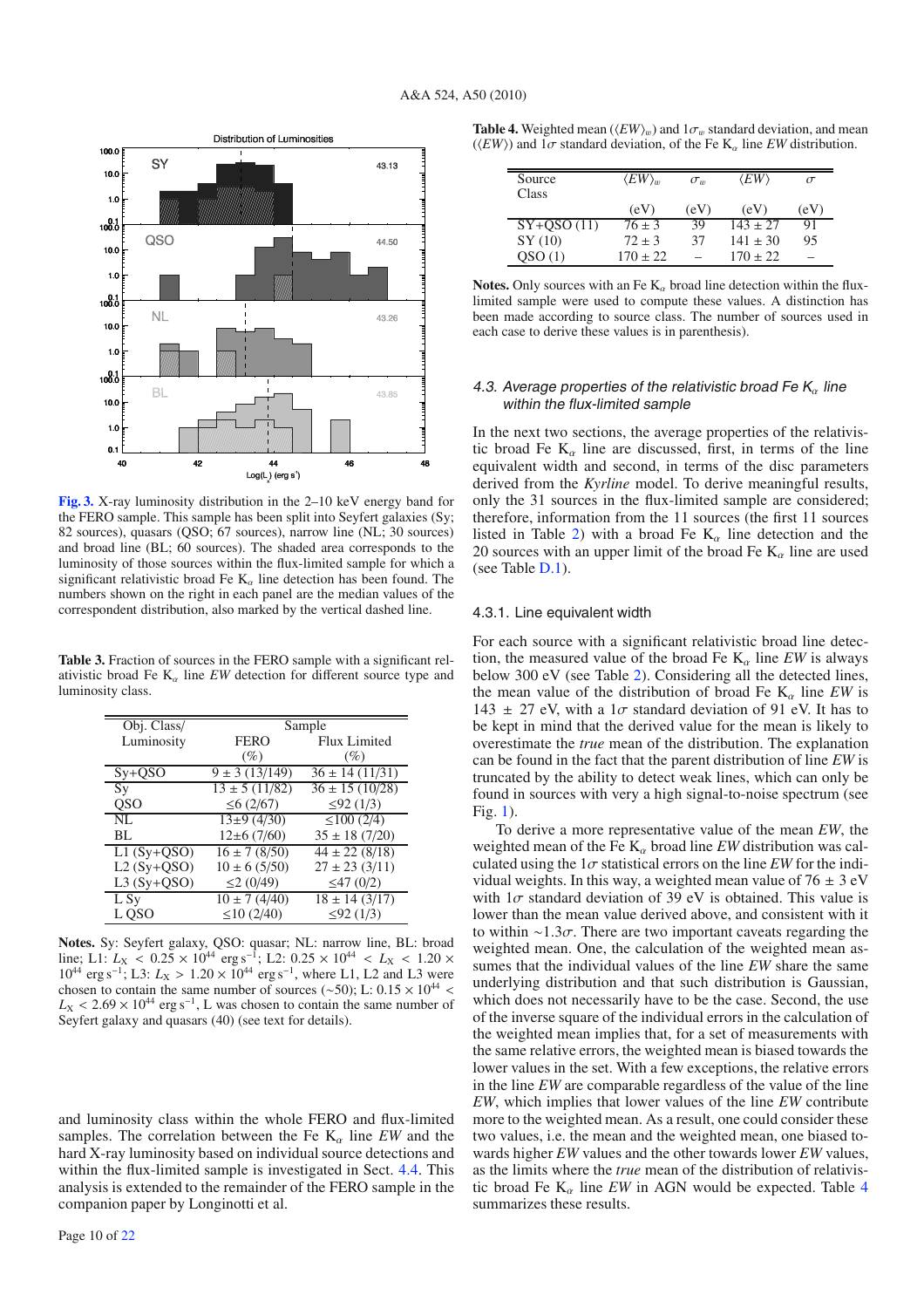

**[Fig. 4.](http://dexter.edpsciences.org/applet.php?DOI=10.1051/0004-6361/200913798&pdf_id=4)** Normalised distribution (shaded area) for the line *EW* for sources with a significant broad Fe  $K_{\alpha}$  line detection within the flux-limited sample. The 1-dimensional histograms of this distribution is overlaid (white histogram).

Figure 4 shows the normalised distribution of the line *EW* for sources with a significant broad Fe  $K_{\alpha}$  line detection within the flux-limited sample. This distribution is generated by combining one Gaussian distribution per measurement, where each Gaussian takes the mean and standard deviation of the corresponding best-fit-parameter value and its error at the  $1\sigma$  level (upper or lower limits are not present in this plot). Overlaid on top of the Gaussian distribution is the corresponding 1-dimensional histogram, highlighting the contribution of each individual measurement to the overall distribution. Both distributions are normalised to their respective peak values.

#### 4.3.2. Disc parameters

The *Kyrline* model parameters θ, β, and *a* respectively correspond to the disc inclination angle with respect to the observer, the power-law index of the radial disc emissivity law, and the black hole spin, and together they provide important information on the properties and conditions of the accretion disc. These values are reported in Table 2 for the sources with a significant broad Fe  $K_{\alpha}$  line detection. For some sources, these parameters could not be constrained in the spectral fit and in these cases lower or upper limits are reported. Using only the parameters from the 11 line detections within the flux-limited sample, the mean and  $1\sigma$  standard deviation values of  $\theta$ ,  $\beta$  and  $\alpha$  are derived via the censored mean method described in Bianchi et al. (2009a). While these authors include measurements and upper limits, lower limits are also considered here. Table 5 lists these mean values and the  $1\sigma$  standard deviation obtained using this method. (With only two spin measurements, the mean black hole spin is omitted.) Figure 5 shows normalised distributions for θ and β. As for the case of the distribution of the line *EW* in Sect. 4.3.1, these distributions are generated by combining one Gaussian distribution per measurement. The black hole spin is constrained well only in two cases, MCG-6-30-15 and MRK509, with a best-fit value of 0.86  $\binom{+0.01}{-0.02}$  and 0.78  $\binom{+0.03}{-0.04}$ , respectively.

The mean value of  $\beta$  is about 2.4, but with a wide spread of values. Among the 11 sources, 6 have values of  $\beta$  higher than and

**Table 5.** Mean and  $1\sigma$  standard deviation of the best-fit *Kyrline* model parameters for sources with a relativistic broad Fe  $K_{\alpha}$  line detection.

| Line Parameter<br>(Kyrline) | Mean          |       |
|-----------------------------|---------------|-------|
|                             | $28 \pm 1$    |       |
|                             | $2.4 \pm 0.1$ | (1.4) |

**Notes.** With only two spin measurements, the mean black hole spin is omitted.

inconsistent with 2, which means that emission is dominated by the innermost accretion disc regions. In three sources  $\beta$  is definitely lower than 2, and the emission is therefore dominated by the outermost regions. It must be recalled that a power law is often a poor approximation of the real emissivity law, which depends on the (unknown) geometry of the emitting corona. (See for instance Martocchia et al. 2000; Martocchia et al. 2002, for the emissivity laws in the *lamp-post* geometry.) It is, however, worth noting that in two sources, MCG-6-30-15 and MRK 509, β is about 4, or larger, which, under the *lamp-post* assumption, would imply an emitting source located at only a few gravitational radii from the black hole (Martocchia et al. 2002). In addition and for the case of MCG-6-30-15, Wilms et al. (2001) argue that this is not sufficient to explain the high  $\beta$  value and conclude that it is necessary to invoke magnetic extraction of the black hole spin energy to explain it (Blandford & Znajek 1977).

Not much can be said about the spin distribution. In five cases this parameter is totally unconstrained, since any permitted value of *a* is acceptable, and in another case it is rather poorly constrained ( $a > 0.16$ ). In three cases, lower limits of about 0.5 can be placed, while in the remaining two sources, the measurements imply high values of the spin, but inconsistent with maximally rotating. It is interesting to note that, whenever a constraint can be placed, it always implies the rejection of the static black hole solution. However, this is a likely observational bias since non rotating black holes produce narrower lines, which are easier to detect with respect to the underlying continuum than lines produced by maximally spinning black holes, where the red tail of these lines can be confused with the underlying continuum. A maximally spinning black hole solution is statistically favoured than a static black hole solution. Given how few sources there are, the approximations made (see for instance the above discussions on  $\beta$ ) and the subtle interplay between the various disc parameters, it is however premature to draw any firm conclusion in this respect.

The relation of the relativistic broad Fe  $K_{\alpha}$  line intensity with θ, and β is also plotted in Fig. 6. As for black hole spin, constraints are too few (two sources only) to allow for discussion of any possible correlation of the line *EW* with *a*. These two distributions only show two things. First, the distribution of Fe  $K_{\alpha}$ line intensity with  $\theta$  is consistent with the fact that relativistic lines arising in accretion discs seen at high inclination angles rather than from face-on discs are more difficult to detect for a given value of the line *EW* (as noted by Nandra et al. 2007, see also Matt et al. 1992). Second, the apparent lack of detections of small *EW* lines with steep emissivity profiles is most likely an observational bias, and any real correlation between the two physical quantities can not be claimed.

#### 4.4. Correlation studies within the flux-limited sample

Given all the upper limits derived for the line parameters, the censored fit approach was adopted. This procedure for linear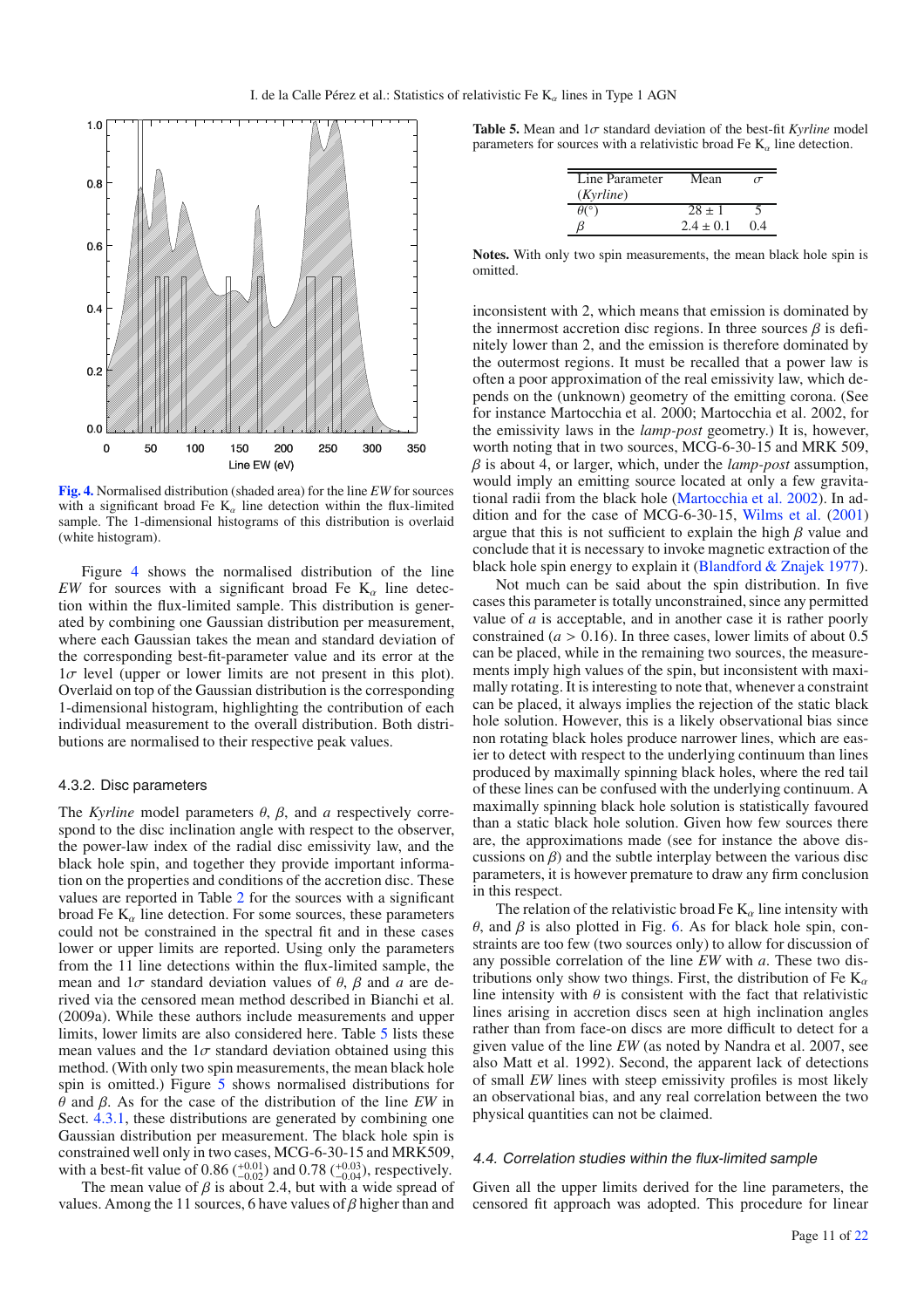## A&A 524, A50 (2010)



**[Fig. 5.](http://dexter.edpsciences.org/applet.php?DOI=10.1051/0004-6361/200913798&pdf_id=5)** Normalised distributions (shaded area) for the disc inclination angle (left) and disc emissivity (right) for sources with a significant broad Fe  $K_{\alpha}$  line detection within the flux-limited sample. The 1-dimensional histograms of these distributions are overlaid (white histograms).



**[Fig. 6.](http://dexter.edpsciences.org/applet.php?DOI=10.1051/0004-6361/200913798&pdf_id=6)** Dependence of disc inclination angle and emissivity with the relativistic broad Fe K<sub>a</sub> line *EW*. Filled circles indicate line detections at  $\geq 5\sigma$ confidence level (where error bars indicate the 90% confidence level intervals), line upper limits are given at the 90% confidence level. *Kyrline* parameters upper and lower limits are given at the 90% confidence level.

fitting is applicable to data containing both measurements and upper and/or lower limits, and it is based on the method used by Schmitt (1985) and Isobe et al. (1986). Here it was applied in the same way as in Bianchi et al. (2009b). For each correlation analysis, the mean Spearman's rank correlation coefficient and null hypothesis probability were calculated. Only correlations with a null hypothesis probability lower than  $10^{-3}$  (99.9% c.l.) will be considered statistically significant.

The correlations investigated in this work involve, on one hand, the broad Fe  $K_{\alpha}$  line *EW* and the disc emissivity ( $\beta$ ), and on the other, some source physical properties such as the black hole mass ( $M_{BH}$ ), the Eddington luminosity ( $L_{Edd}$ ), and the accretion rate (expressed in terms of  $\frac{L_{\text{bol}}}{L_{\text{Edd}}}$ ). Within the censored fit method, the errors used for the line *EW* are  $1\sigma$  errors, while the upper limits are at the 90% c.l.. In those correlations involving  $β$ , the censored fit approach described in Bianchi et al. (2009b) was slightly modified to account for the lower limits to the  $\beta$  parameter. The lower limit to  $\beta$  can be interpreted simply as consistent with 6 at the 90% c.l.. This value of 6 is the maximum value allowed for  $\beta$  in our model (see Sect. 3.3.1).

The values of the black hole mass were taken from the CAIXA catalogue (Bianchi et al. 2009a), and they are available for 24/31 of the objects in the flux-limited sample. (The reader is deferred to this paper for the references from which these values have been extracted.) Using the black hole mass  $(M<sub>BH</sub>)$ , the Eddington luminosity was derived in this work according to the usual definition:  $L_{\text{Edd}} = (4\pi GMm_p c) / \sigma_t = 1.26 \times$  $10^{38}$  ( $M_{\text{BH}}/M_{\odot}$ ) erg s<sup>-1</sup>. The accretion rate is considered as the ratio of the bolometric luminosity to the Eddington Luminosity:  $\frac{L_{\text{bol}}}{L_{\text{Edd}}}$ , where the bolometric luminosity has been derived by applying the following bolometric correction:  $L_{bol} = k_b \times L_x$ , where  $k_b$  is the correction factor dependent on the 2–10 keV X-ray luminosity (*Lx*) following Marconi et al. (2004). The hard X-ray luminosities derived in this work for those sources with a broad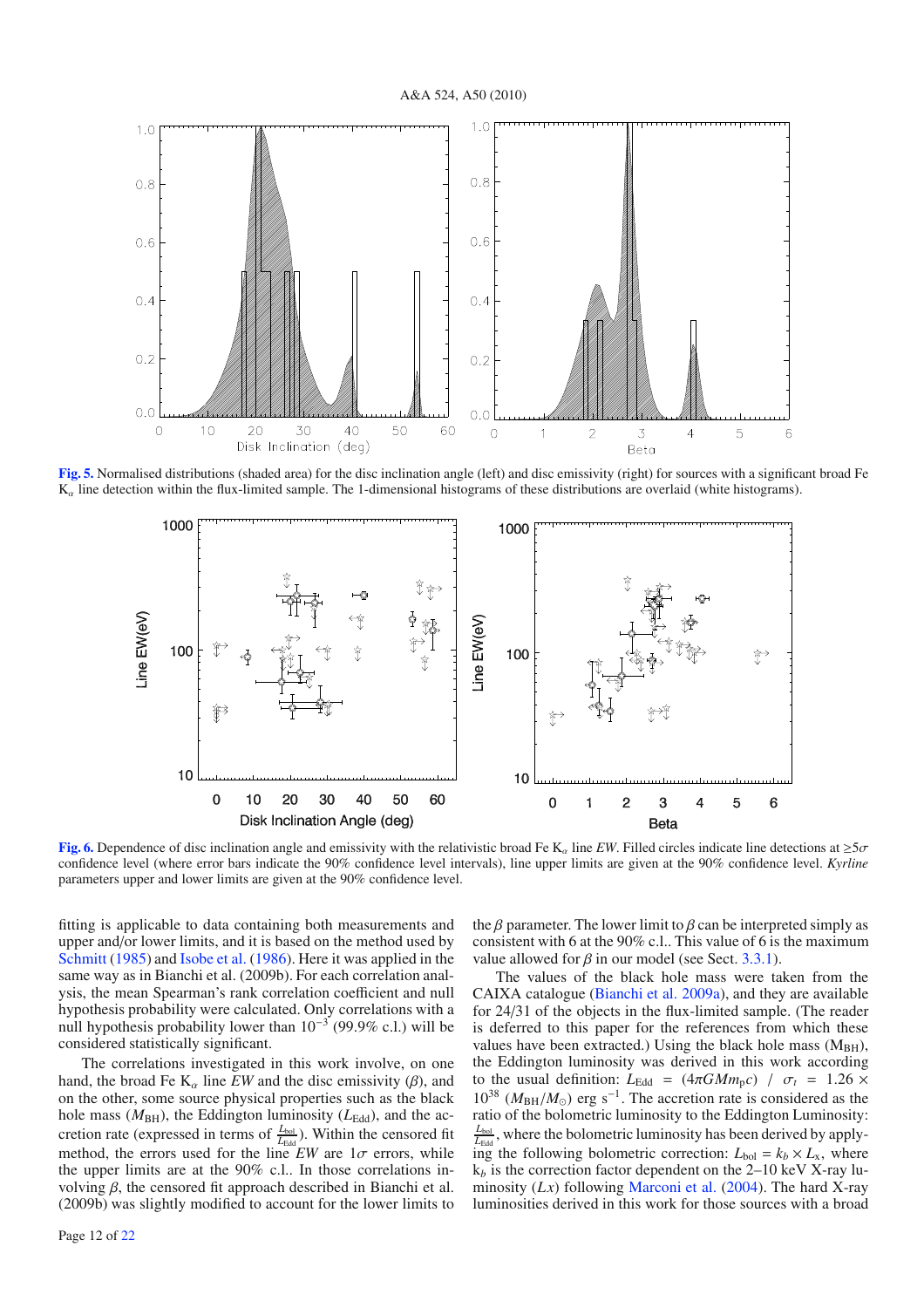**Table 6.** Source physical properties used in this work for those sources with a relativistic 6.4 keV Fe  $K_{\alpha}$  line detection within the flux-limited sample.

| Source         | $L_{\mathrm{X}}^{2-10\,\,\mathrm{keV}}$ | Log <sub>10</sub> (BH) | $L_{bol}$                      | $L_{\rm Eddington}$            | $L_{\text{bol}}/L_{\text{Eddington}}$ |
|----------------|-----------------------------------------|------------------------|--------------------------------|--------------------------------|---------------------------------------|
| name           |                                         |                        |                                |                                |                                       |
|                | $(10^{44} \text{ erg s}^{-1})$          | $(M_{\odot})$          | $(10^{44} \text{ erg s}^{-1})$ | $(10^{44} \text{ erg s}^{-1})$ |                                       |
| IC4329A        | 0.56                                    | 8.08                   | 15.97                          | 7.42                           | 0.46                                  |
| MCG-5-23-16    | 0.14                                    | 7.85                   | 2.72                           | 89.20                          | 0.03                                  |
| ESO511-G030    | 0.22                                    |                        | 4.87                           |                                |                                       |
| MCG-6-30-15    | 0.05                                    | 6.19                   | 0.82                           | 1.95                           | 0.42                                  |
| <b>NGC4051</b> | 0.003                                   | 6.13                   | 0.02                           | 1.70                           | 0.01                                  |
| NGC3516        | 0.03                                    | 7.36                   | 0.49                           | 28.86                          | 0.02                                  |
| NGC3783        | 0.11                                    | 6.94                   | 2.05                           | 10.97                          | 0.19                                  |
| <b>NGC3227</b> | 0.01                                    | —                      | 0.12                           |                                | –                                     |
| <b>MRK509</b>  | 1.04                                    | 7.86                   | 35.37                          | 91.28                          | 0.39                                  |
| <b>MRK766</b>  | 0.06                                    | 6.28                   | 0.93                           | 2.40                           | 0.39                                  |
| <b>ARK120</b>  | 0.90                                    | 8.27                   | 29.58                          | 234.6                          | 0.13                                  |

**Table 7.** Results of the correlation studies within the flux-limited sample.

| Broad Fe $K_{\alpha}$ Line EW (Y) vs. | a                |                  | Mean spearman rho | Null hypothesis probability |
|---------------------------------------|------------------|------------------|-------------------|-----------------------------|
| Black hole mass $(X)$                 | $1.64 \pm 0.12$  | $-0.20 \pm 0.11$ | $-0.34$           | 0.14                        |
| Accretion rate $(X)$                  | $1.82 \pm 0.15$  | $0.08 \pm 0.13$  | 0.15              | 0.50                        |
| X-ray luminosity $(X)$                | $7.62 \pm 5.16$  | $-0.14 \pm 0.12$ | $-0.13$           | 0.51                        |
| Beta $(Y)$ vs.                        |                  |                  |                   |                             |
| Black hole mass $(X)$                 | $0.36 \pm 0.11$  | $-0.02 \pm 0.09$ | 0.05              | 0.75                        |
| Accretion rate $(X)$                  | $0.38 \pm 0.12$  | $0.01 \pm 0.10$  | 0.12              | 0.59                        |
| X-ray luminosity $(X)$                | $-0.32 \pm 4.19$ | $0.01 \pm 0.10$  | 0.17              | 0.39                        |

**Notes.** Mean intercept (a) and slope (b) for the linear fits of a log  $(Y) = a + b \times \log(X)$  function described in the text. Errors in these two quantities are the statistical one standard deviation.

Fe  $K_{\alpha}$  line detection are reported in Table 6, and they are in good agreement with those derived in the CAIXA catalogue.

Table 7 and Fig. 7 summarize the results of the correlation studies carried out. Table 7 lists the mean value of the Spearman's rank coefficient for the correlation of the broad Fe  $\overline{K}_{\alpha}$  line *EW* and  $\beta$  with the three physical parameters of interest, together with the corresponding null hypothesis probability. A negative value of Spearman rho indicates anti-correlation between the two parameters of interest. On the basis of these results, it is concluded that no statistically significant correlation is found with any of the considered physical properties of the AGNs.

Last, the relativistic Fe  $K_{\alpha}$  line *EW* derived in this work and all the different parameters included in the CAIXA catalogue were correlated (see Table 1 in Bianchi et al. 2009a). No statistically significant correlation has been found with any of the parameters, including the  $FWHM$  of the  $H_\beta$  line and the narrow Fe 6.4 keV  $K_{\alpha}$  line *EW*. However, the low statistics prevents us from drawing any robust physical conclusions from the lack of such correlations.

## **5. Discussion**

Despite the fact that the first relativistically distorted line in an AGN was observed about 15 years ago by ASCA (Tanaka et al. 1995; Nandra et al. 1997), and despite strong efforts to study them with more recent observatories, like *XMM-Newton* and *Suzaku*, there are still large uncertainties on the relative number of AGNs that possess such lines. The FERO project has been designed to address the fundamental question of how often these lines appear in AGN by estimating the fraction of objects where relativistic effects are detected on a well-defined sample. This number is crucial to establish if and how the standard AGN paradigm needs to be modified.

A collection of 149 radio-quiet Type 1 AGN, all targeted by *XMM-Newton*, has been assembled (the largest ever assembled for this kind of study) in order to tackle the question posed above. One fundamental requirement of the FERO project was to identify a complete and unbiased subsample of sources with high signal-to-noise spectra to be able to derive meaningful constraints on the physical properties of the sources. Only then it would be possible to extrapolate the results derived from this subsample to the unknown parent population of local radio-quiet AGN. A flux-limited sample of 31 objects was defined by selecting the XSS sources (see Sect. 2.2) with count rates in the 3–8 keV energy band greater than 1 cts/sec that fulfill the FERO selection criteria (i.e. local Type 1 radio-quiet X-ray unobscured sources). In this section the statistical properties of the fluxlimited sample are discussed.

The baseline model used in FERO aims at providing the most accurate representation of the physical ingredients that are typically found in an average Type 1 AGN, so this model includes a Compton reflection component and absorption by line-of-sight ionised gas for modelling the continuum, a series of narrow Fe lines (5), and a relativistic Fe  $K_\alpha$  line component fitted by the *Kyrline* model. The spin of the black hole, the radial emissivity profile of the accretion disc, and the disc inclination angle to the observer are free parameters in the fit of the line profile. To achieve a uniform analysis over the whole FERO sample, no attempt has been made to find the best-fit model on a sourceby-source basis, nor has any attempt been made to find a best-fit model by using the FERO sample as a whole. To reduce the parameter space during the fitting procedure, several model parameters were investigated to see whether they could be constrained due either to physical, geometrical, or observational considerations. Tests were also carried out on including different model components in the baseline model, and the results have served either to consider them in the final baseline model or rule them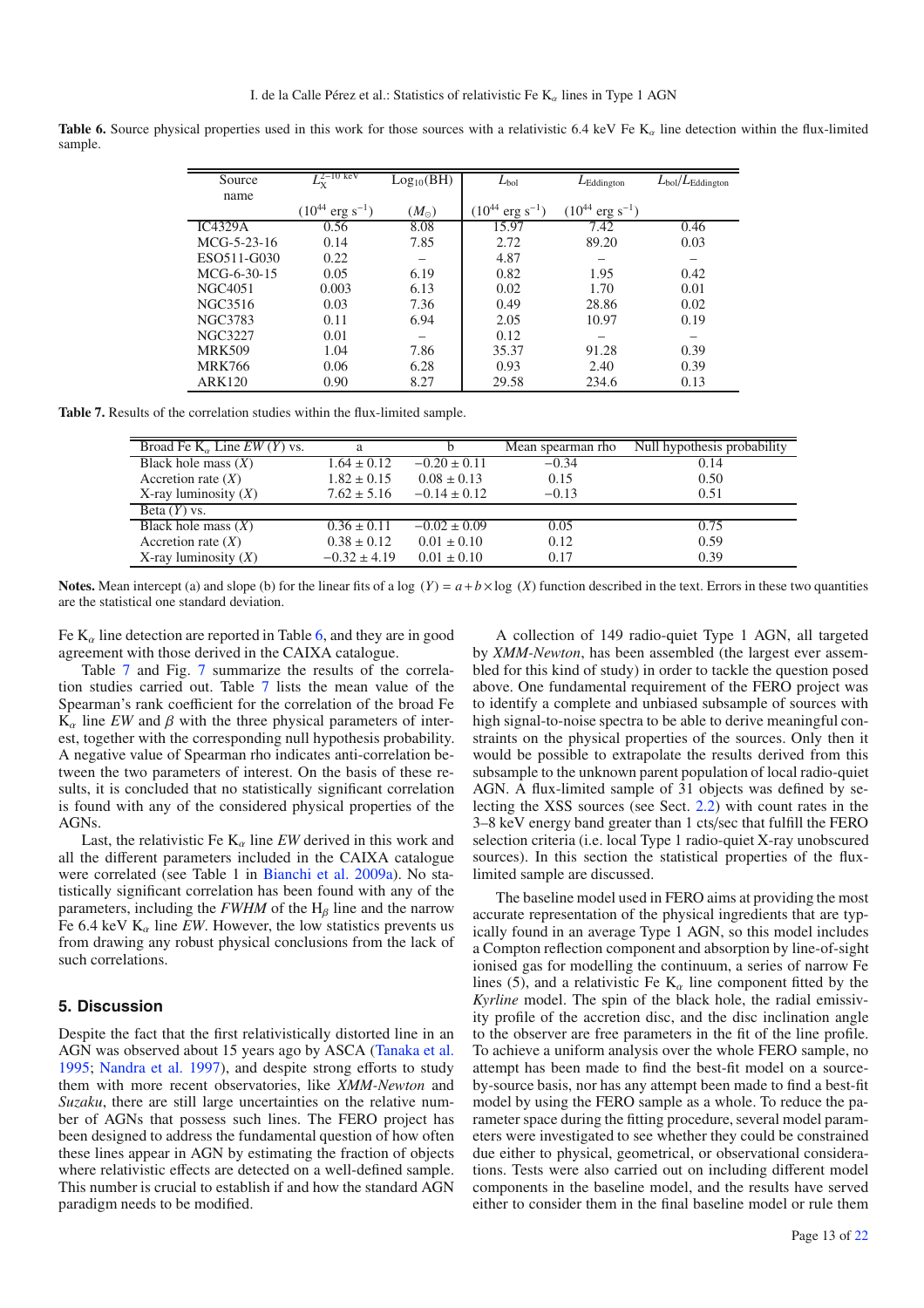

**[Fig. 7.](http://dexter.edpsciences.org/applet.php?DOI=10.1051/0004-6361/200913798&pdf_id=7)** From *top to bottom*, relativistic broad Fe K<sub>α</sub> line equivalent width and  $\beta$  vs. black hole mass, accretion rate and hard X-ray luminosity. Filled circles indicate broad Fe K<sub>α</sub> line detections at  $\geq 5\sigma$  confidence level (where error bars indicate the 90% confidence level intervals). The dashed vertical lines in the bottom plots indicate the L1, L2, and L3 luminosity bins as described in the text (see Sect. 4.2.3).

out. The most important of these tests was the replacement in the baseline model of the neutral reflection component by an ionised reflection component, with the consequent change in the relativistic line from neutral iron to ionised iron. In fact, the results from these two scenarios were merged and presented as if coming from a single one.

Last, a consistency test was carried out by using the hard X-ray spectra of all the sources in the flux-limited sample, for which a significant detection of the relativistic line can be claimed (those listed in Table 2), by describing it with the most self-consistent reflection model envisaged, however keeping the model as simple as possible. The comparison of the results of this more complex and self-consistent model for the reflection components indicates that it does not significantly affect the results derived from the more phenomenological approach chosen for the baseline model adopted throughout the paper (refer to Appendix E for more details).

#### 5.1. Fraction of relativistic lines

The main result of the FERO analysis is the relativistic broad line detection fraction, 36±14% in the flux-limited FERO subsample. The observed detection fraction is regarded as a lower limit to the intrinsic number of AGN that would show a broad Fe  $K_{\alpha}$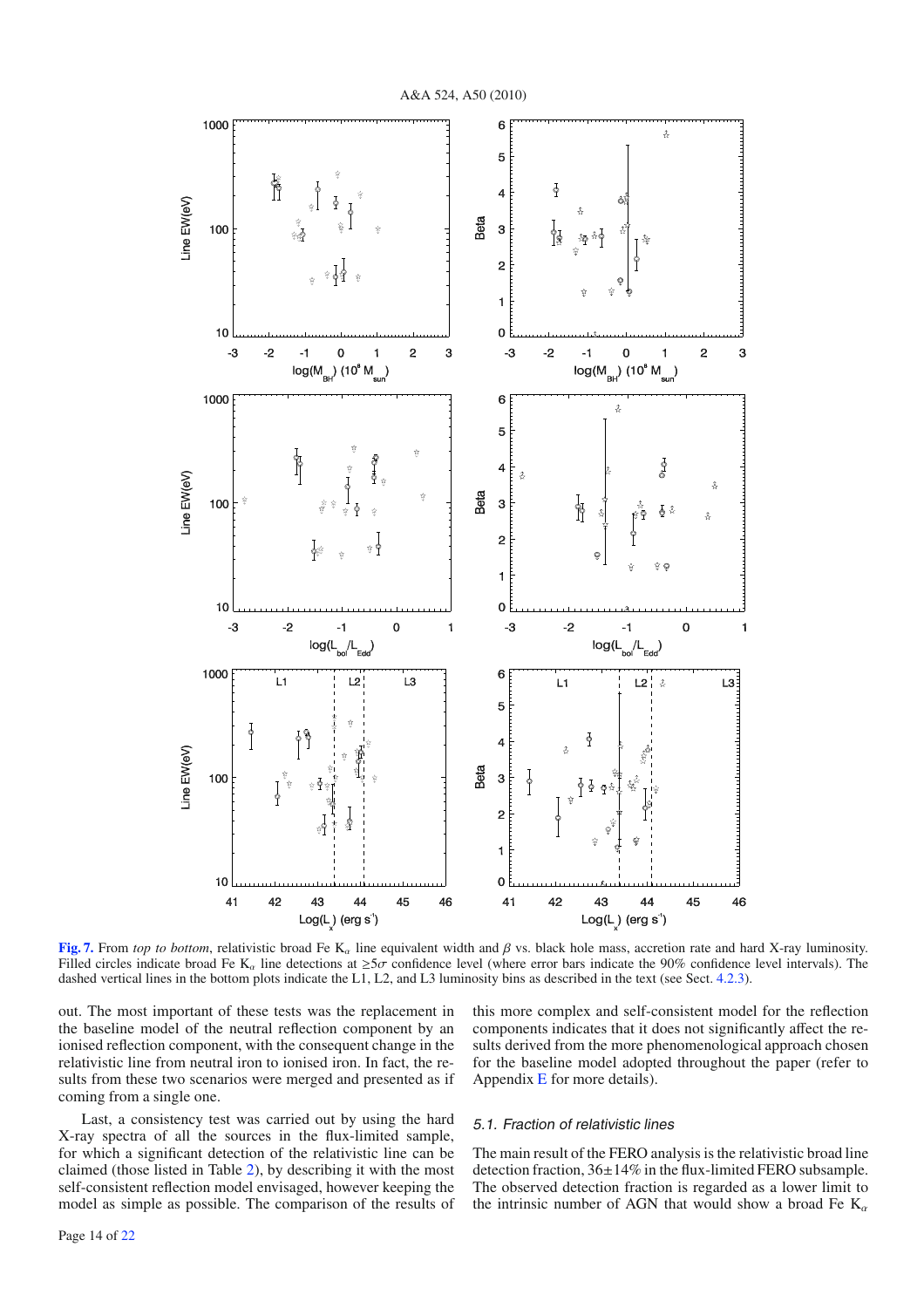line if, for example, all sources were observed with the same, and sufficient, signal-to-noise ratio. It is important to stress once more that the observed detection fraction comes as a result of adopting a rather conservative detection threshold of  $5\sigma$  confidence level, which is necessary since FERO does not focus on reporting individual broad line detections in particular objects. Instead, it focuses on statistical studies of the sample as a whole, which includes spectra of very different statistical quality. Nevertheless, as a reference, by relaxing this requirement to a  $3\sigma$ confidence level, the above detection fraction rises to  $61 \pm 20\%$ (19/31).

Upper limits on the line *EW* can also provide important information. For example, the fraction of sources in the flux-limited sample in which the broad Fe  $K_{\alpha}$  line *EW* is limited below 100 eV is of the order of 50% (where 100% of line *EW* UL are below 360 eV). This result points to a much lower value of the average line intensity derived for local Type 1 AGN compared to the one derived from the mean spectra of high redshift  $(z \ge 1)$  Type 1 AGN ( $\langle EW \rangle \sim 560$  eV; Streblyanska et al. 2005), although there should be some caution in adopting this result since the high mean *EW* reported could come as a result of the method adopted for co-adding the spectra (Yaqoob 2006). The result derived in this work is also consistent with the upper limit of <400 eV derived by Corral et al. (2008). Using results on individual sources, the FERO analysis has provided upper limits below 40 eV in four sources (MRK 279, NGC 5548, ESO 198-G24, and MRK 590), which are constraining enough to have to stretch disc-accretion theories by requiring the use of non-standard system properties, such as very high disc inclination angles or element abundances significantly lower than solar (George & Fabian 1991).

The *non-detection fraction* of broad lines in the flux-limited sample is 13% (4/31). Inverting this argument, the presence of a broad  $K_{\alpha}$  line cannot be excluded a priori in the remainder 87% (although the line is formally detected in 36% (11/31) of the sources). The value of 87% can be regarded as the upper limit to the intrinsic fraction of AGN where a relativistic Fe  $K_{\alpha}$  line with  $EW > 40$  eV could be present in the parent sample. Nandra et al. (2007) have fully explored the range of effects (geometry, ionisation, and element abundances) that would explain why a broad line is seen in some objects but not in others, so they are not repeated here.

A direct comparison of the results extracted from FERO with previous works reveals that the detection fraction of 36% derived for the flux-limited sample is consistent with previous results, such as those reported in Nandra et al. (2007) where a detection fraction of 35–40% was obtained. When compared to similar studies on sizable *XMM-Newton* samples (e.g. Nandra et al. 2007; Brenneman & Reynolds 2009), our sample differs in that our sample is very well-defined and homogeneously selected. Moderately X-ray obscured sources and radio-loud sources are both excluded from the FERO sample. However, the most significant differences are the model used to fit the relativistic profile, the fitting procedure, and the treatment of the sources with multiple observations. For instance, Brenneman & Reynolds (2009) fitted the continuum model on the entire *XMM-Newton* energy band, but they selected only one particular observation for each source, whereas Nandra et al. (2007) include multiple observations of the same target without combining them.

#### 5.2. Disc parameters

The second goal of the FERO project was to derive average line and system properties and look into the question of whether a relativistic broad line can be associated to any source physical properties and, if so, investigate this dependence in more detail. The average broad line *EW* is of the order of 100 eV, however, a wide range of broad line *EW* (40–260 eV) are observed. As a reference, a neutral reflector covering half of the sky, as seen from the X-ray source ( $\Omega/2\pi \sim 1$ ) and irradiated by a power-law spectrum with  $\Gamma \sim 1.9$ , should produce an Fe K<sub>α</sub> line with equivalent width from around 100 to 150 eV in the inclination range  $0^{\circ}$ –60° and for solar abundances (George & Fabian 1991). Therefore, line *EW*s measured outside that range are likely to be produced mainly because i) the Fe abundance is different from solar, and/or ii) the reflector (disc) subtends a nonstandard (smaller) solid angle as seen from the X-ray source. One physical scenario where broad line *EW*<sup>s</sup> <sup>&</sup>gt;<sup>∼</sup> 150 eV are plausible, involves reprocess emission from a photoionised accretion disc (Matt et al. 1993) or under a geometrical scenario which involves anisotropic emission.

The shape of the broad lines observed in the X-ray spectra of AGN are a potential carrier of information concerning the black hole spin. The issue of placing constraints to the black hole spin has been pursued by several authors (e.g. Nandra et al. 2007; Brenneman & Reynolds 2009). Using different approaches, both studies reached similar conclusions. While some objects show evidence of a spinning black hole, with the present data it is very difficult to reject the static solution. In this work the approach is that of modelling the line with a code capable of including the spin as a free parameter. The *Kyrline* model explicitly depends on the black hole spin. *Kyrline* is part of a suit of routines called KY (Dovčiak et al. 2004), a code that properly takes relativistic boosting, light bending, and time delays into account, assuming an axysymetric accretion disc geometry surrounding a black hole. As a general statement, the black hole spin is poorly constrained by the FERO analysis, except for MCG-6- 30-15 (0.86<sup>+0.01</sup>) and MRK 509 (0.78<sup>+0.03</sup>) where the *Kerr* black hole solution is favoured. In five other sources, the static solution cannot be rejected, while in a further five, the constraint implies values of the black hole spin above ∼0.5.

Another aspect of the present study is to try to establish the physical drivers behind the relativistic broad line by looking into any correlation between the presence and/or properties of the broad line *EW* and sources physical properties, such as black hole mass, X-ray luminosity, or Eddington ratio. However, using only sources from the flux-limited sample, no significant correlation has been observed between the broad Fe  $K_{\alpha}$  line *EW* and these source properties. As previous works on large samples have done (e.g. Iwasawa & Taniguchi 1993; Bianchi et al. 2007; Corral et al. 2008), the FERO analysis has looked for inverse correlation between Fe  $K_{\alpha}$  line emission and X-ray luminosity, the so-called IT effect (previously known a X-ray Baldwin effect), where the *EW* of the narrow Fe  $K_{\alpha}$  emission line is inversely proportional to the 2–10 keV X-ray luminosity. Earlier results on a smaller sample (∼100 AGN) using the spectra stacked residuals technique suggested that relativistic broad profiles follow a similar trend, where broad profiles are more common in lowluminosity AGN (Guainazzi et al. 2006). With information from individual source line profiles, the FERO analysis is unable to confirm such results, finding no statistically significant indication for the IT effect on broad Fe lines. However, it is worth pointing out that the lack of sources in the flux-limited sample with luminosities above  $10^{44}$  erg s<sup>-1</sup> prevents any firm conclusions. The IT effect will be investigated using the spectra stacked residuals technique using those sources in the FERO sample with an upper limit to the relativistic Fe  $K_{\alpha}$  line *EW* (Longinotti et al., in prep.).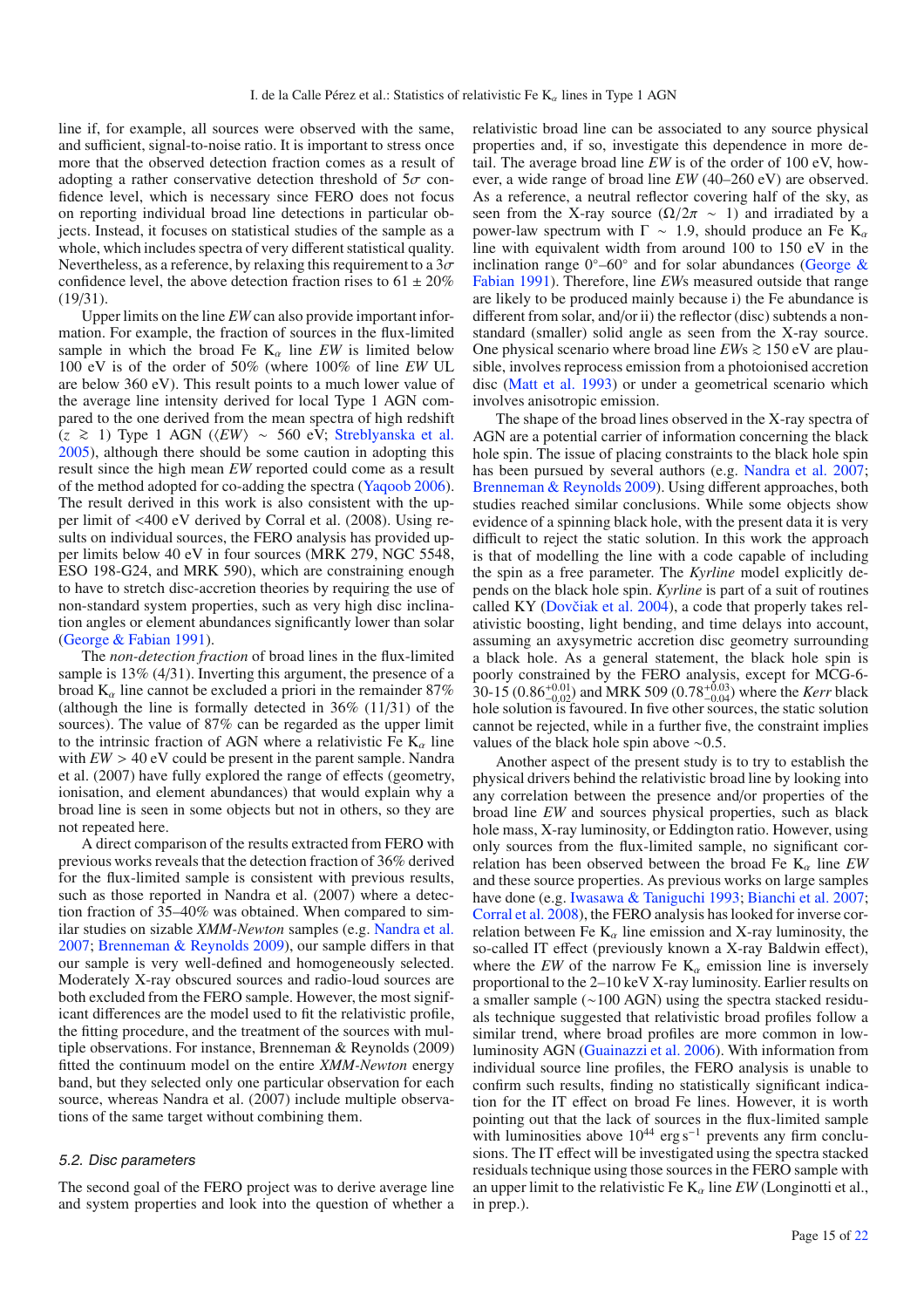## 5.3. FERO in a wider context

An important remark should be made about the relativistic line in sources that are characterized by other phenomena. A recent paper by De Marco et al. (2009) carried out a systematic search for the presence of red- or blue-shifted components in the timeaveraged spectra of the sources in the flux-limited sample. The study also looks into the spectral variability of these spectral components. A direct comparison with their results shows that 10 out of the 11 sources (∼90%) within the flux-limited sample (all except ESO 511-G030) with a relativistic broad line indicate either red- or blue-shifted components, or both. In 6 out of these 10 sources (IC4329A, NGC 3783, NGC 3516, MRK 509, MCG-6-30-15, and MRK 766) there is evidence of significant variability ( $>90\%$ ) in the excess map (5.4–7.2 keV).

From the literature on the warm absorber phenomenon, we note that 9 out of 11 sources with line detections have warm absorbers: NGC 3783, NGC 3516, MRK 509, MCG-6- 30-15, MRK 766, NGC 4051 (Blustin et al. 2005; McKernan et al. 2007), IC4329A (Steenbrugge et al. 2005), NGC 3227 (Markowitz et al. 2009). In the case of ESO 511-G030 the presence of line-of-sight ionised absorption has not been ascertained yet (Longinotti, private communication). The only 2 sources in the flux-limited sample with no warm absorber and no transient features are Ark 120 and MCG-5-23-16, so it is tempting to deem these two sources as the most robust detections, due to the lack of an alternative scenario to the relativistic line.

That sources with significant relativistic lines simultaneously show Fe *K* band variability and a warm absorber is probably twofold. There might be a physical connection between, e.g., the presence of the relativistic line and of the transient features, with some variability associated to it. But, it could well be the result of an observational bias, because these sources were extensively (and repeatedly) observed because they were known to be interesting a priori, so they ended up with the best signal-tonoise data and this explains the coincidence of the broad Fe line, warm absorber, and transient features in the same sources.

To conclude, it goes without saying that the FERO project would benefit from an expansion in several directions. The most obvious would be to complete the observations of the fluxlimited sources such that the number of X-ray counts in the 2– 10 keV fall above  $1.5 \times 10^5$  cts. The expansion of the number of sources with 2–10 keV X-ray luminosities above  $10^{44}$  erg s<sup>-1</sup> would also allow studies like the IT effect to be carried out at a significant level and, of course, to investigate other correlations where the X-ray luminosity plays an important role.

Another crucial aspect to consider in future studies regarding relativistic disc lines is broadband coverage. This would allow exploration of the spectral regime above 10 keV and the opportunity to discern whether the spectral contribution at these energies can be attributed to a reflection component off distant matter and/or the accretion disc, analogous to the case of MCG-5-23-16 (Reeves et al. 2007). The importance of broadband coverage is also highlighted by, for example, the recent detection of a broad Fe  $K_{\alpha}$  line in Fairall 9 in Suzaku observations, which have allowed a tight constraint on the black hole spin (Schmoll et al. 2009).

The FERO project has highlighted the importance of the availability of a complete and *well-exposed* AGN sample to shed some light on the origin and properties of the relativistic broad Fe lines in AGN, the environment, and conditions in which they are produced, and to provide better understanding of the scientific drivers needed for future high-throughput X-ray missions, such as IXO.

# **6. Conclusions**

The main conclusions that are drawn from the results of the systematic and homogeneous spectral analysis of the large number of sources in FERO can be summarised as follows.

- The observed fraction of sources in the FERO sample that present strong evidence ( $\geq 5\sigma$  significance) of a relativistic broad Fe  $K_{\alpha}$  line is of the order of 9% (13/149). Considering only sources from the flux-limited sample, the detection fraction rises to around 36% (11/31). This number can be interpreted as a lower limit to the intrinsic fraction of AGN with relativistic Fe line broadening. The sources with a significant Fe  $K_{\alpha}$  line detection mostly belong to sources with good statistical quality spectra ( $\ge 1.5 \times 10^5$  cts), so it is not surprising that the majority belong to the flux-limited sample. Considering only sources from the flux-limited sample, a broad Fe  $K_{\alpha}$  line at the level of 40 eV can be rejected in 4 objects, 87%, which can be regarded as an upper limit to the intrinsic fraction of AGN with relativistic Fe  $K_{\alpha}$  line broadening.
- There is no significant difference between Seyferts and quasars or narrow line and broad line objects in terms of detection fraction.
- All sources with a broad Fe  $K_{\alpha}$  line detection have a hard X-ray luminosity in the 2–10 keV energy band below ∼1 × 10<sup>44</sup> erg s−1. The difference in the detection fraction between the highest and lowest luminosity bins as defined in this work is only  $2\sigma$ .
- From those sources with a significant Fe  $K_{\alpha}$  line detection within the flux-limited sample, it is found that:
	- $\circ$  The average relativistic Fe K<sub>a</sub> line *EW* is of the order of 100 eV (never higher than 300 eV for any given source).
	- $\circ$  The average system properties and  $1\sigma$  standard deviation inferred from the *Kyrline* model can be summarised as:  $\langle \theta \rangle = 28 \pm 5^{\circ}$ , consistent with an intrinsic random distribution of inclination angles.
		- $\langle \beta \rangle = 2.4 \pm 0.4$ , with a wide spread of values.

The spin value *a* is poorly constrained, except for MCG-6-30-15  $(0.86(^{+0.01}_{-0.02}))$  and MRK509  $(0.78(^{+0.03}_{-0.04}))$ where the *Kerr* black hole solution is favoured.

- $\circ$  No significant trend is found between the Fe K<sub> $\alpha$ </sub> line *EW* and any of the line parameters investigated (θ, β, and *a*).
- No significant correlation has been found between the Fe  $K_{\alpha}$  line *EW* or disc emissivity ( $\beta$ ) and the source physical properties investigated, such as, black hole mass, accretion rate, and hard X-ray luminosity.

*Acknowledgements.* This work is based on observations by *XMM-Newton*, an ESA science mission with instruments and contributions directly funded by ESA member states and NASA. I. de la Calle would like to acknowledge support by the Torres Quevedo fellowship from the Ministerio de Ciencia e Innovación Español and INSA. A.L. Longinotti acknowledges travel support provided by NASA through the Smithsonian Astrophysical Observatory (SAO) contract SV3- 73016 to MIT for Support of the Chandra X-Ray Center, operated by SAO for and on behalf of NASA under contract NAS8-03060. We acknowledge financial support from the Faculty of the European space Astronomy Centre (ESAC). G. Miniutti thanks the Spanish Ministerio de Ciencia e Innovación Español and CSIC for support through a Ramón y Cajal contract. P.O. Petrucci acknowledges support by the PCHE (Phénomènes Cosmiques des Hauutes Energies) French working group. S. Bianchi, G. Matt and E. Piconcelli acknowledge financial support from Italian Space Agency, under grant ASI I/088/06/0. G. Ponti thanks ANR for support (ANR-06-JCJC-0047). We thank the referee for a careful reading of the manuscript and the useful comments that helped to improve it.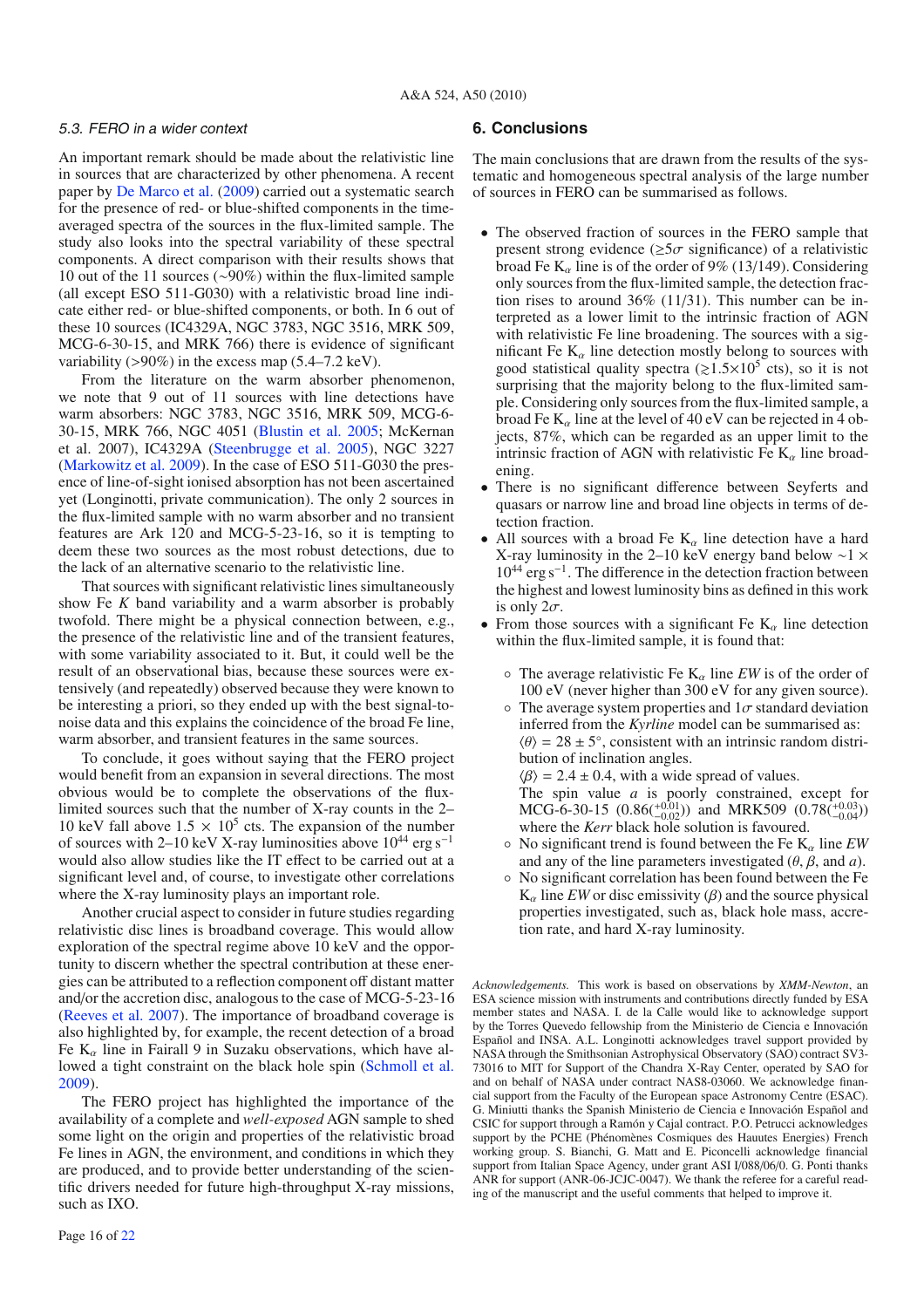# **References**

- Anders, E., & Ebihara, M. 1982, Geochim. Cosmochim. Acta, 46, 2363
- Antonucci, R. 1993, ARA&A, 31, 473
- Arnaud, K. A. 1996, in Astronomical Data Analysis Software and Systems (ADASS) V, ASP Conf. Ser., 101, 17
- Bianchi, S., & Matt, G. 2002, A&A, 387, 76
- Bianchi, S., Matt, G., Balestra, I., Guainazzi, M., & Perola, G. C. 2004, A&A, 422, 65
- Bianchi, S., Matt, G., Nicastro, F., Porquet, D., & Dubau, J. 2005, MNRAS, 357, 599
- Bianchi, S., Guainazzi, M., Matt, G., & Fonseca Bonilla, N. 2007, A&A, 467, 19
- Bianchi, S., La Franca, F., Matt, G., et al. 2008, MNRAS, 389, L52
- Bianchi, S., Guainazzi, M., Matt, G., Fonseca Bonilla, N., & Ponti, G. 2009a, A&A, 495, 421
- Bianchi, S., Fonseca Bonilla, N., Guainazzi, M, Matt, G., & Ponti G. 2009b, A&A, 501, 915
- Blandford, R. D., & Znajek, R. L. 1977, MNRAS, 179, 433
- Blustin, A. J., Page, M. J., Fuerst, S. V., Branduardi-Raymont, G., & Ashton, C. E. 2005, A&A, 431, 1111
- Braito, V., Reeves, J. N., et al. 2007, ApJ, 670, 978
- Brenneman, L. W., & Reynolds, C. S. 2009, ApJ, 702, 1367
- Corral, A., Page, M. J., Carrera, F. J., et al. 2008, A&A, 492 ,71
- Dadina, M. 2008, A&A, 485, 417
- De Marco, B., Iwasawa, K., Cappi, M., et al. 2009, A&A, 507, 159
- Done, C., Madejski, G. M., & ŽYcki P. T. 2000, ApJ, 536, 213
- Dovčiak, M., Karas, V., & Yaqoob, T. 2004, ApJS.S., 153, 205
- Fabian, A. C., & Miniutti, G. 2009, in Kerr Spacetime: Rotating Black Holes in General Relativity, eds. D. L. Wiltshire, M. Visser & S. M. Scott (Cambridge Univ. Press)
- Fabian, A. C., Rees, M. J., Stella, L., & White, N. E. 1989, MNRAS, 238, 729
- Fabian, A. C., Iwasawa, K., Reynolds, C. S., & Young A. J. 2000, PASP, 112, 1145
- Fabian, A. C., Vaughan, S., Nandra, K., et al. 2002, MNRAS, 335, 1
- Fabian, A. C., Miniutti, G., Gallo, L., et al. 2004, MNRAS, 353, 1071
- Fabian A. C., Zoghbi, A., Ross, R. R., et al. 2009, Nature, 459, 540
- Gabriel, C., et al. 2004, in Astronomical Data Analysis Software and Systems (ADASS) XIII, ASP Conf. Ser., 314, 759
- Gallo, L. C., Tanaka, Y., Boller, Th., et al. 2004, MNRAS, 353, 1064
- Gehrels, N. 1986, ApJ, 303, 336
- George, I. M., & Fabian, A. C. 1991, MNRAS, 249, 352
- Gondoin, P., Barr, D., Lumb, D., et al. 2001, A&A, 378, 806
- Gondoin, P., Orr, A., Lumb, D., & Siddiqui, H. 2003, A&A, 397, 883
- Guainazzi, M., Bianchi, S. & Dovciak, M. 2006, Astron. Nachr., 10, 1032
- Haardt, F., & Maraschi, L. 1992, ApJ, 413, 507
- Isobe, T., Feigelson, E. D., & Nelson, P. I. 1986, ApJ, 306, 490
- Iwasawa, K., & Taniguchi, Y. 1993, ApJ 413, L15
- Iwasawa, K., Miniutti, G., & Fabian A. C. 2004, MNRAS, 355, 1073
- Jansen, F., Lumb D., Altieri B., et al. 2001, A&A, 365, 1
- Jiménez-Bailón, E., Piconcelli, E., Guainazzi, M., et al. 2005, A&A, 435, 449
- Krongold, Y., Nicastro, F., Elvis, M., et al. 2007, ApJ, 659, 1022
- Longinotti, A. L., Bianchi, S., Santos-Lleo, M., et al. 2007, A&A, 470, 73
- Magdziarz, P., & Zdziarski, A. A. 1995, MNRAS, 273, 837
- Marconi, A., Risaliti, G., Gilli, R., et al. 2004, MNRAS, 351, 169
- Markowitz, A., Reeves J. N., Miniutti G., et al. 2008, PASJ, 60, 277
- Markowitz, A., Reeves, J. N., George, I. M., et al. 2009, ApJ, 691, 922
- Martocchia, A., Karas, V., & Matt, G. 2000, MNRAS, 312, 817
- Martocchia, A., Matt, G., & Karas, V. 2002, A&A, 383, L23
- Matt, G. 2002, MNRAS, 337, 147
- Matt, G. 2006, AN, 327, 949
- Matt, G., Perola, G. C., Piro, L., & Stella, L. 1992, A&A, 263, 453
- Matt, G., Fabian, A. C., & Ross, R. R. 1993, MNRAS, 262, 179
- McKernan, B., & Yaqoob, T. 2004, ApJ, 608, 157
- Miller, L., Turner, T. J., Reeves, J. N., et al. 2007, A&A, 463, 131
- Miller, L., Turner, T. J., & Reeves, J. N. 2008, A&A, 483, 437
- Miller, L., Turner, T. J., Reeves, J. N., & Braito, V. 2010, MNRAS, 408, 1928 Miniutti, G., & Fabian, A. C. 2004, MNRAS, 349, 1435
- Molendi, S., Bianchi, S., & Matt, G. 2003, MNRAS, 343, L1
- Morrison, R., & McCammon, D. 1983, ApJ, 270, 119
- Murphy, K. D., & Yaqoob, T. 2009, MNRAS, 397, 1549
- Nandra, K., George, I. M., Mushotzky, R. F., Turner, T. J., & Yaqoob, T. 1997,
- ApJ, 477, 602 Nandra, K., George, I. M., Mushotzky, R. F., Turner, T. J., & Yaqoob, T. 1999,
- ApJ, 523, L17
- Nandra, K., O'Neill, P. M., George, I. M., & Reeves, J. N. 2007, MNRAS, 382, 194
- Osterbrock, D. E., & Pogge, R. W. 1987, ApJ, 323, 108
- Page, M. J., Davis, S. W., & Salvi, N. J. 2003, MNRAS, 343, 1241
- Panessa, F., Barcons, X., Bassani, L., et al. 2007, A&A, 467, 519
- Piconcelli, E., Jimenez-Bailón, E., Guainazzi, M., et al. 2004, MNRAS, 351, 161
- Piconcelli, E., Jimenez-Bailón, E., Guainazzi, M., et al. 2005, A&A, 432, 15
- Ponti, G., Miniutti, G., Cappi, M., et al. 2006, MNRAS, 368, 903
- Ponti, G., Cappi, M., Vignali, C., et al. 2009, MNRAS, 394, 1487
- Porquet, D., Reeves, J. N., O'Brien, P., & Brinkmann, W. 2004, A&A, 422, 85
- Pounds, K. A., Reeves, J., O'Brien, P., et al. 2001, ApJ, 559, 181
- Pounds, K. A., Reeves, J. N., King, A. R., et al. 2003a, MNRAS, 345, 705
- Pounds, K. A., Reeves, J. N., Page, K. L., Wynn, G. A., & O'Brien, P. T. 2003b,
- MNRAS, 342, 1147
- Pounds, K. A., Reeves, J. N., King, A. R., & Page, K. L. 2004, MNRAS, 350, 10 Pounds, K. A., & Reeves, J. N. 2009, MNRAS, 397, 249
- Puccetti, S., Fiore, F., Risaliti, G., et al. 2007, MNRAS, 377, 607
- Read, A. M., & Ponman, T. J. 2003, A&A, 409, 395
- Reeves, J. N., Turner, M. J. L., Pounds, K. A., et al. 2001, A&A, 365, L134
- Reeves, J. N., Nandra K., George I. M., et al. 2004, ApJ, 602, 648
- Reeves, J. N., Reeves, Awaki, H., Dewangan, G. C., et al. 2007, PASJ, 59, 301
- Revnivtsev, M., Sazonov, S., Jahoda, K., & Gilfanov, M. 2004, A&A, 418, 927
- Reynolds, C. S., & Nowak, M. B. 2003, Phys. Rev., 377, 389
- Ross, R. R., & Fabian, A. C. 2005, MNRAS, 358, 211
- Schmitt, J. H. M. M. 1985, ApJ, 293, 178
- Schmoll, S., Miller, J. M., Volonteri, M., et al. 2009, ApJ, 703, 2171
- Steenbrugge, K. C., Kaastra, J. S., Sako, M., et al. 2005, A&A, 432, 453
- Stocke, J. T., Morris, S. L., Weymann, R. J., & Foltz, C. B. 1992, ApJ, 396, 487
- Streblyanska, A., Hasinger, G., Finoguenov, A., et al. 2005, A&A, 432, 395
- Strüder, L., Briel, U., Danner, K., et al. 2001, A&A, 365, 18
- Tanaka, Y., Nandra, K., Fabian, A. C., et al. 1995, Nature, 375, 659
- Terashima, Y., & Wilson, A. S. 2003, ApJ, 583, 145
- Tombesi, F., de Marco, B., Iwasawa, K., et al. 2007, A&A, 467, 1057
- Turner, T. J., & Miller, L. 2009, A&ARv, 17, 47
- Turner, T. J., Reeves, J. N., Kraemer, S. B., & Miller, L. 2008, A&A, 483, 161
- Uttley, P., Taylor, R. D., McHardy, I. M., et al. 2004, MNRAS, 347, 1345
- Vaughan, S., & Fabian, A. C. 2004, MNRAS, 348, 1415
- Vaughan, S., Fabian, A. C., Ballantyne, D. R., et al. 2004, MNRAS, 351, 193

Yaqoob, T. 2006, in Conf. Proc. 230th Symp. IAU, Dublin (Ireland), ed. E. J. A. Meurs, & G. Fabbiano (Cambridge: Cambridge University Press), 461

Page 17 of 22

Véron-Cetty, M. P., & Véron, P. 2006, A&A, 455, 773

Yaqoob, T., & Padmanabhan, U. 2004, ApJ, 604, 63

Pages 18 to 22 are available in the electronic edition of the journal at <http://www.aanda.org>

Wilms, J., Reynolds, C. S., Begelman, M. C., et al. 2001, MNRAS, 328, 27

Yaqoob, T., George, I. M., Kallman, T. R., et al. 2003, ApJ, 596, 85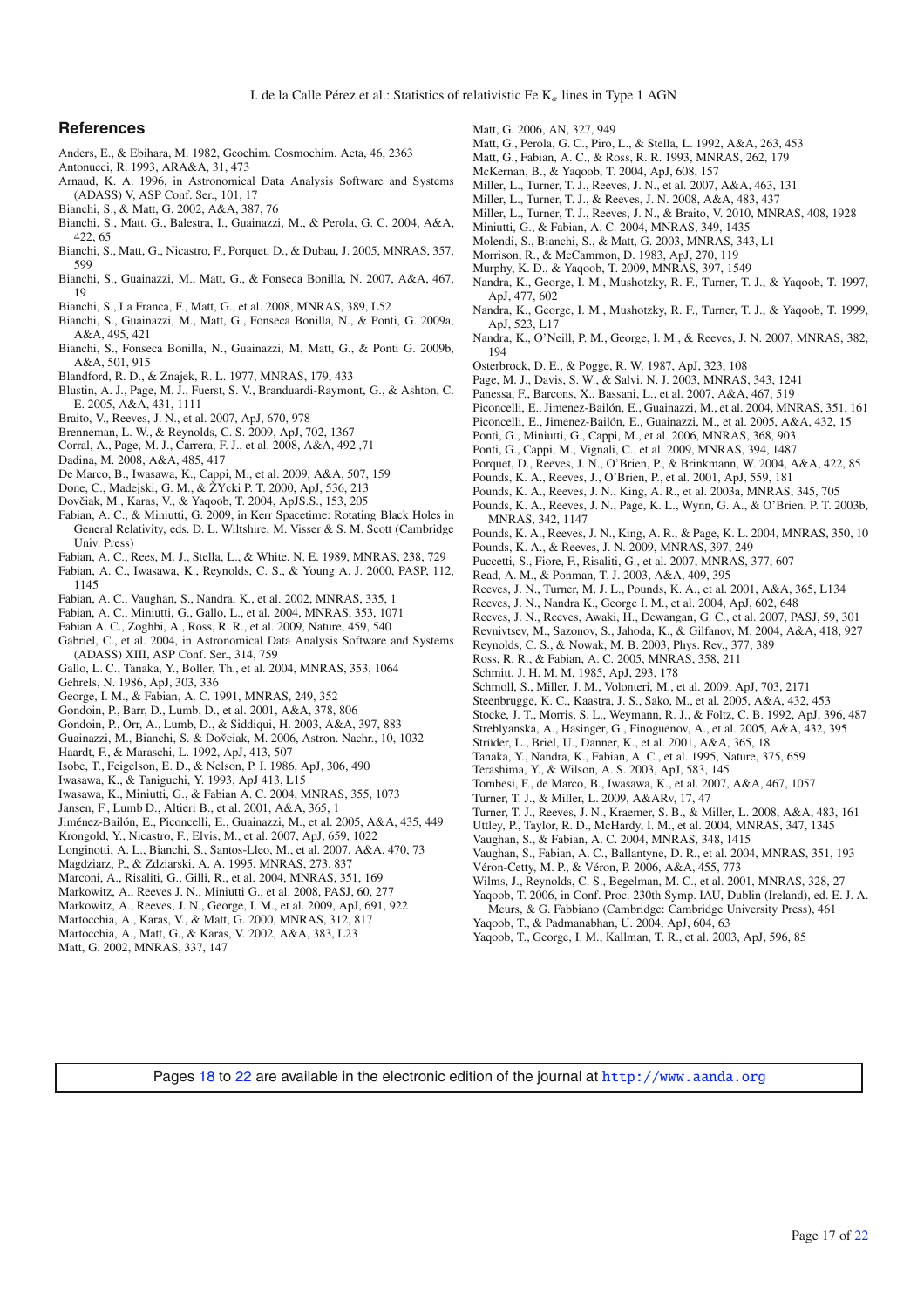# **Appendix A: Sources from the flux-limited sample**

List of 33 sources in the flux-limited sample. These sources have been selected from the RXTE all-sky Slew Survey (XSS, Revnivtsev et al. 2004) with a count rate in the 3–8 keV energy band greater than 1 cts/sec and fulfilling the FERO source selection criteria. The XSS is nearly 80% complete at the selected flux level for sources with Galactic latitude greater than 10◦. For two of them, UGC 10683 and ESO 0141-G055, no *XMM-Newton* data were available as of April 2008. This leaves the number of XSS-selected bright sources in the FERO sample at 31.

# **Appendix B: List of sources with multiple observations that have not been summed**

List of sources within the FERO sample where multiple observations are available but only one has been used (the one with longest exposure time).

# **Appendix C: Best-fit-model parameters for sources belonging to the flux-limited sample**

Table C.1 gives some relevant best-fit-model parameters (see Sect. 3.3) for the 31 sources belonging to the flux-limited sample.

# **Appendix D: Relativistic Fe K<sub>α</sub> line EW upper limits for the sources in the flux-limited sample**

List of 20 sources within the flux-limited sample with an upper limit to the relativistic Fe  $K_{\alpha}$  line *EW*.

# **Appendix E: A final self-consistent test on the detections within the flux-limited sample**

As a final test, the hard X-ray spectra of all the sources in the flux-limited sample for which a significant detection of the relativistic line can be claimed has been described with the most selfconsistent reflection model envisaged, but keeping the model as simple as possible. The baseline model comprises one layer of ionised absorption (the ZXIPCF model), reflection off cold distant matter including the most important emission lines and the associated self-consistent reflection continuum (the PEXMON model), and reflection from the accretion disc (the Ross & Fabian REFLION model, convolved with the KYRLINE kernel). Two ionised emission lines with energies fixed at 6.7 keV and 6.96 keV are also included as in the previous phenomenological models used throughout the paper, although they are not statistically required in all cases.

The PEXMON model is described in detail in Nandra et al. (2007) and describes the reflection spectrum from a cold slab of gas including both the reflection continuum and the most relevant emission lines, which are computed as self-consistently as possible according to the work by George & Fabian (1991). The metal abundances are fixed to the solar value (except for the case of MCG–6-30-15, see below) and the reflector inclination with respect to the line of sight to 60 degrees, which is appropriate for torus-like reflection in Seyfert 1 galaxies. The illuminating continuum is a power law with the same photon index as the power-law component of our spectral model. The REFLION model describes reflection off a ionised slab and is used instead to describe the disc reflection component. The illuminating photon index is the same as the primary continuum and the Fe abundance is fixed to the solar value (except for MCG–6-30-15, see below). The model is convolved with the kernel of the KYRLINE model (Dovčiak et al. 2004), which allows including all relativistic effects and measuring the relevant parameters.

It is important to stress once again that the goal here is not to provide the best possible fitting statistics but rather to compare the results of the phenomenological model used in the paper (which does not account for emission lines and associated reflection continua in a self-consistent manner) with a more physical spectral model. In some cases, more spectral components are included as explained in the subsequent section.

The results are reported in Table E.1, where the most important spectral parameters associated with the reflection components are considered. In Table E.2 the best-fitting relativistic parameters for both the phenomenological and the more physically motivated models are reported. Such a comparison implies that the more complex and self-consistent model for the reflection components does not significantly affect the results. Since the cases considered here correspond to the highest signal-to-noise data within the whole sample, the test supports the analysis carried out on the whole available sample within the context of the less sophisticated and more phenomenological model.

# E.1. Notes on individual sources

Slight modifications to the baseline model described in Appendix  $E$  are given here for some individual sources. In the remaining cases, the baseline model was applied without being modified.

**IC 4329A:** absorption is best modelled with a neutral layer with moderate column density ( $\simeq$ 4 × 10<sup>21</sup> cm<sup>-2</sup>). A Gaussian absorption line with  $EW \simeq -15$  eV was also included to model an absorption feature at  $\approx$  7.65 keV phenomenologically.

**MCG-5-23-16:** absorption is best modelled with a neutral layer with column density N<sub>H</sub>  $\simeq 1.5 \times 10^{22}$  cm<sup>-2</sup>. The presence of a further ionised layer is possible but not statistically required.

**MCG-6-30-15:** the Fe abundance of the two reflectors was left free to vary in this case resulting in an overabundance of ∼× 3 with respect to the solar value. The model also comprises a Gaussian absorption line at  $\approx 6.7$  keV with  $EW \approx -15$  eV.

**NGC 4051:** a Gaussian absorption line with  $EW \approx -30$  eV was also included to model an absorption feature at  $\simeq$  7.04 keV phenomenologically.

**NGC 3516:** a Gaussian absorption line with  $EW \approx -28$  eV was also included to model an absorption feature at  $\approx 6.7 \text{ keV}$ phenomenologically.

**NGC 3783:** a Gaussian absorption line with  $EW \approx -20$  eV was also included to model an absorption feature at  $\approx 6.7 \text{ keV}$ phenomenologically.

**Mrk 509:** a Gaussian absorption line with  $EW \approx -10$  eV was also included to model an absorption feature at  $\approx$ 7.3 keV phenomenologically.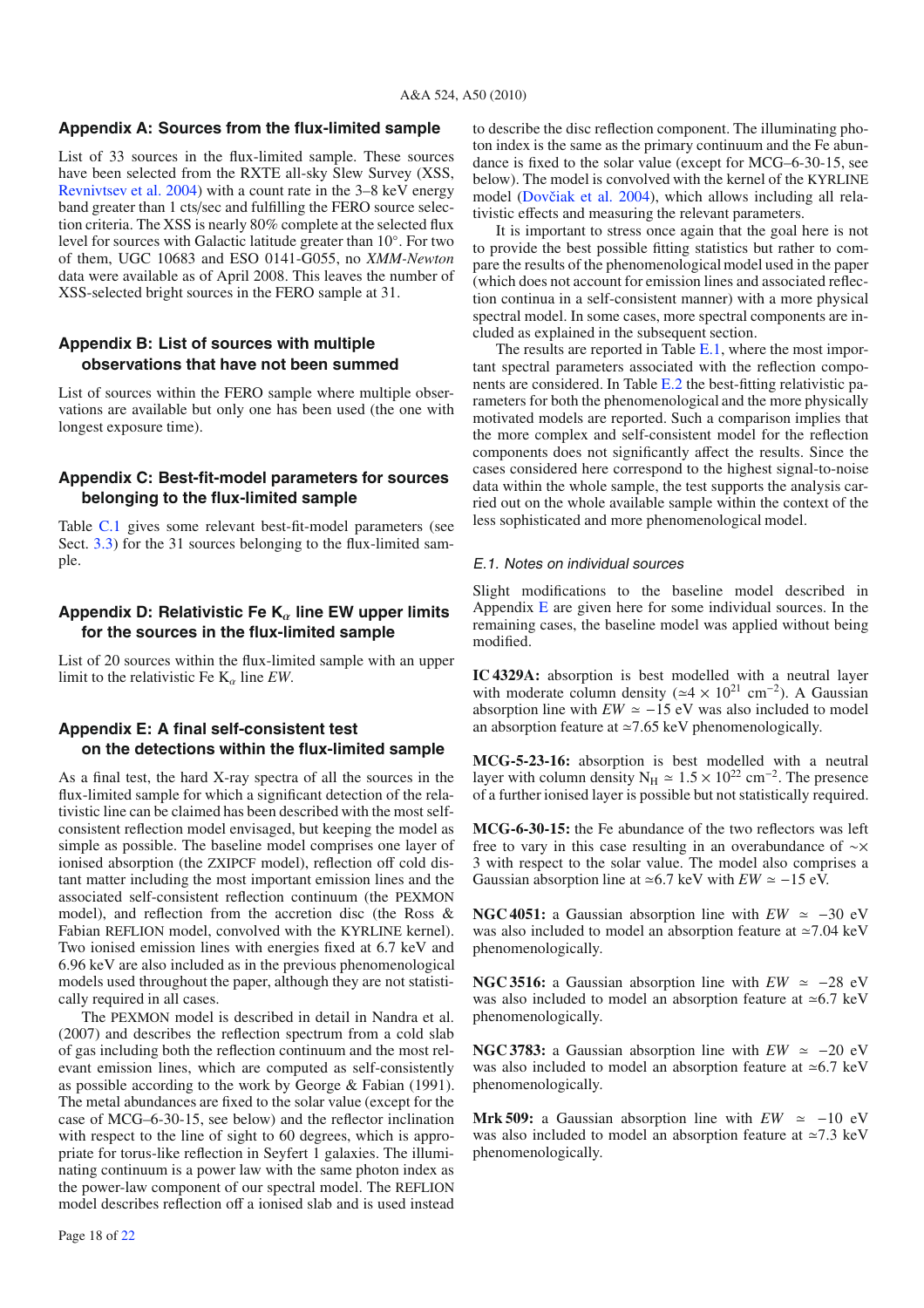Table A.1. Flux-limited sample: 33 sources from the RXTE Slew Survey with a count rate in the 3–8 keV energy range greater than 1 cts/sec and fulfilling the FERO source selection criteria.

| Source          | Type        | <b>RXTE</b> slew survey | XMM-Newton                   | XMM-Newton exposure time |
|-----------------|-------------|-------------------------|------------------------------|--------------------------|
|                 |             | $(cts/s)3-8 keV$        | $(cts/s)_{2-10 \text{ keV}}$ | (ks)                     |
| <b>NGC 4593</b> | <b>BLSY</b> | $1.05 \pm 0.16$         | $\sqrt{4.613} \pm 0.009$     | 53.2                     |
| <b>MRK 704</b>  | <b>BLSY</b> | $1.06 \pm 0.22$         | $0.984 \pm 0.009$            | 14.9                     |
| ESO511-G030     | <b>NCSY</b> | $1.10 \pm 0.09$         | $2.284 \pm 0.005$            | 76.2                     |
| NGC 7213        | <b>BLSY</b> | $1.12 \pm 0.16$         | $2.448 \pm 0.009$            | 29.6                     |
| <b>AKN 564</b>  | <b>NLSY</b> | $1.13 \pm 0.02$         | $2.246 \pm 0.005$            | 84.1                     |
| H1846-786       | <b>NCSY</b> | $1.15 \pm 0.09$         | $0.700 \pm 0.011$            | 6.3                      |
| <b>MRK110</b>   | <b>NLSY</b> | $1.17 \pm 0.10$         | $3.362 \pm 0.010$            | 32.8                     |
| ESO198-G024     | <b>BLSY</b> | $1.21 \pm 0.19$         | $1.150 \pm 0.003$            | 85.3                     |
| <b>FAIRALL9</b> | <b>BLQ</b>  | $1.25 \pm 0.02$         | $1.313 \pm 0.007$            | 25.9                     |
| <b>UGC 3973</b> | <b>BLSY</b> | $1.32 \pm 0.12$         | $1.304 \pm 0.019$            | 3.6                      |
| <b>NGC 4051</b> | <b>NLSY</b> | $1.49 \pm 0.02$         | $2.783\pm0.007$              | 73.3                     |
| <b>NGC 526A</b> | <b>NCSY</b> | $1.61 \pm 0.14$         | $2.177 \pm 0.007$            | 41.5                     |
| MCG-2-58-22     | <b>BLSY</b> | $1.61 \pm 0.08$         | $3.459 \pm 0.021$            | 7.2                      |
| <b>NGC 7469</b> | <b>BLSY</b> | $1.69 \pm 0.01$         | $3.343 \pm 0.005$            | 142.6                    |
| <b>MRK 766</b>  | <b>NLSY</b> | $1.77 \pm 0.12$         | $1.962 \pm 0.002$            | 398.3                    |
| <b>MRK 590</b>  | <b>BLSY</b> | $1.95 \pm 0.10$         | $0.766 \pm 0.003$            | 72.0                     |
| IRAS05078+1626  | <b>NCSY</b> | $2.08 \pm 0.19$         | $2.691 \pm 0.008$            | 40.1                     |
| <b>NGC 3227</b> | <b>BLSY</b> | $2.10 \pm 0.02$         | $3.635 \pm 0.006$            | 97.4                     |
| MR2251-178      | <b>BLQ</b>  | $2.10 \pm 0.11$         | $2.387 \pm 0.007$            | 44.5                     |
| <b>MRK 279</b>  | <b>BLSY</b> | $2.13 \pm 0.06$         | $3.110 \pm 0.006$            | 104.8                    |
| <b>ARK 120</b>  | <b>BLSY</b> | $2.14 \pm 0.03$         | $4.553 \pm 0.008$            | 76.3                     |
| <b>NGC 7314</b> | <b>NCSY</b> | $2.16 \pm 0.04$         | $4.509 \pm 0.012$            | 30.1                     |
| H0557-385       | <b>NCSY</b> | $2.33 \pm 0.34$         | $4.254 \pm 0.021$            | 10.5                     |
| $MCG+8-11-11$   | <b>BLSY</b> | $2.36 \pm 0.27$         | $4.838 \pm 0.014$            | 26.5                     |
| MCG-6-30-15     | <b>BLSY</b> | $3.08 \pm 0.02$         | $4.719 \pm 0.004$            | 295.1                    |
| <b>MRK 509</b>  | <b>BLQ</b>  | $3.12 \pm 0.10$         | $4.432 \pm 0.005$            | 27.8                     |
| <b>NGC 3516</b> | <b>BLSY</b> | $3.21 \pm 0.01$         | $1.841 \pm 0.004$            | 153.0                    |
| <b>NGC 5548</b> | <b>BLSY</b> | $3.58 \pm 0.02$         | $4.191 \pm 0.007$            | 74.8                     |
| <b>NGC 3783</b> | <b>BLSY</b> | $4.90 \pm 0.04$         | $5.539 \pm 0.006$            | 170.4                    |
| MCG-5-23-16     | <b>NCSY</b> | $6.46 \pm 0.12$         | $8.025 \pm 0.008$            | 110.3                    |
| $IC$ 4329A      | <b>BLSY</b> | $7.29 \pm 0.07$         | $10.713 \pm 0.011$           | 85.1                     |
| <b>UGC10683</b> | SY          | $1.27 \pm 0.18$         |                              | $\equiv$                 |
| ESO141-G055     | <b>SY</b>   | $1.37 \pm 0.12$         |                              |                          |

**Notes.** These sources, with the exception of the last two sources, have all been the target of *XMM-Newton* observations. The *XMM-Newton* EPICpn count rate in the 2–10 keV energy range and exposure time is also given. For two of them, UGC 10683 and ESO 0141-G055, no *XMM-Newton* data were available as of April 2008. This reduces the number of XSS-selected bright sources in the FERO sample to 31.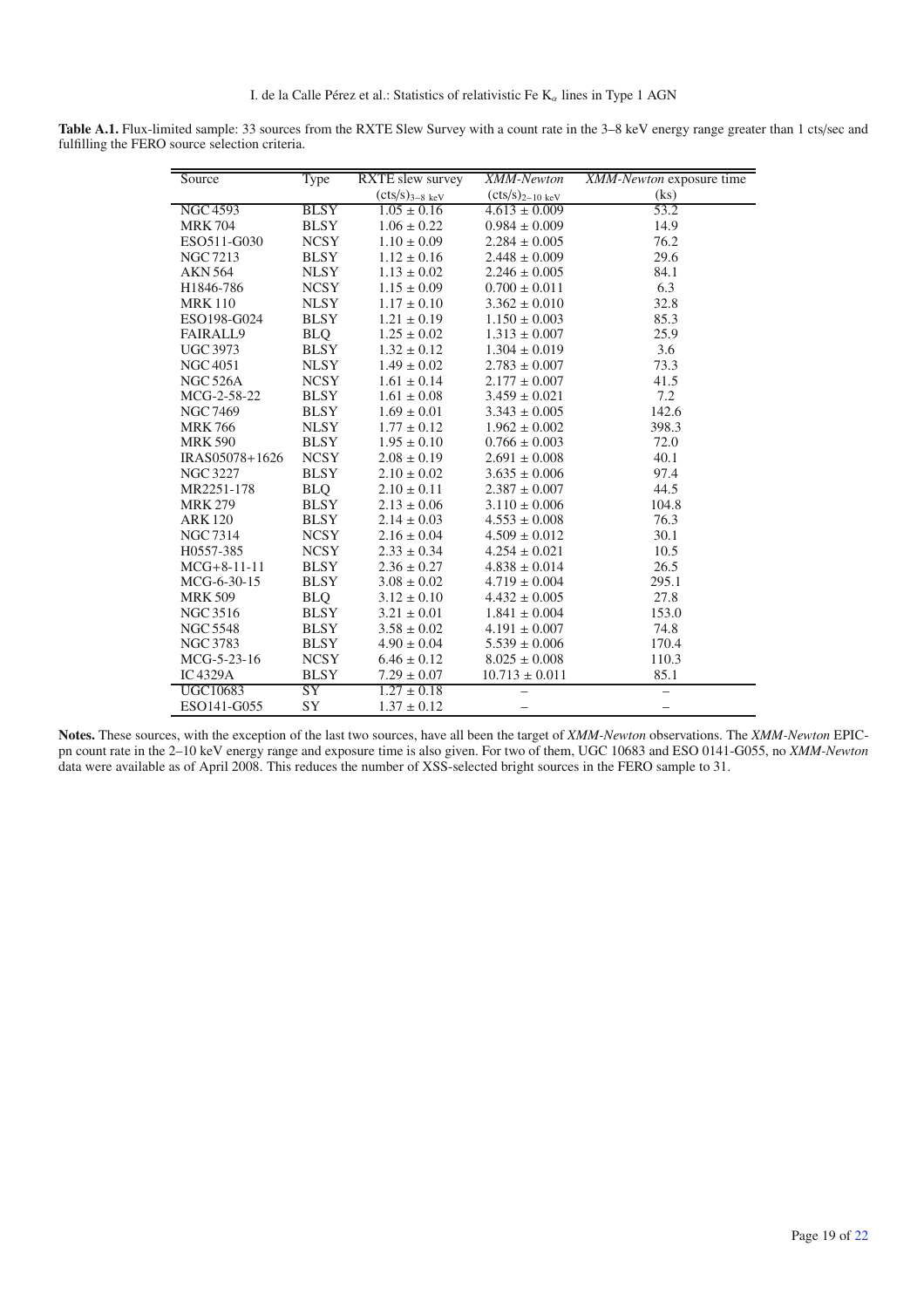## A&A 524, A50 (2010)

Table B.1. List of sources within the FERO sample where multiple observations are available but only one has been used (the one with longest exposure time).

| Source          | List of             | Date             | Exposure                 |
|-----------------|---------------------|------------------|--------------------------|
|                 | <b>XMM-Newton</b>   |                  | $\overline{(\text{ks})}$ |
|                 | observation         |                  |                          |
|                 | <b>IDs</b> combined |                  |                          |
| 1H0707-495      | 0148010301          | 2002-10-13       | 70.0                     |
|                 | 0110890201          | $2000 - 10 - 21$ | 36.4                     |
| ESO113-G010     | 0301890101          | $2005 - 11 - 10$ | 90.6                     |
|                 | 0103861601          | 2001-05-03       | 4.0                      |
| ESO198-G24      | 0305370101          | 2006-02-04       | 85.3                     |
|                 | 0067190101          | 2001-01-24       | 26.4                     |
|                 | 0112910101          | $2000 - 12 - 01$ | 6.8                      |
| IZW1            | 0300470101          | 2005-07-18       | 58.0                     |
|                 | 0110890301          | 2002-06-22       | 18.4                     |
| MR2251-178      | 0012940101          | $2002 - 05 - 18$ | 44.5                     |
|                 | 0112910301          | 2000-11-29       | 3.5                      |
| <b>MRK 841</b>  | 0205340201          | $2005 - 01 - 16$ | 30.1                     |
|                 | 0112910201          | $2001 - 01 - 13$ | 5.9                      |
|                 | 0070740101          | 2001-01-13       | 7.6                      |
|                 | 0070740301          | $2001 - 01 - 14$ | 9.3                      |
|                 | 0205340401          | 2005-07-17       | 17.3                     |
| <b>NGC 2622</b> | 0302260201          | 2005-04-09       | 6.6                      |
|                 | 0302260401          | 2005-10-08       | 4.5                      |
| <b>NGC 4051</b> | 0109141401          | 2001-05-16       | 73.3                     |
|                 | 0157560101          | 2002-11-22       | 46.2                     |
| NGC 4593        | 0059830101          | 2002-06-23       | 53.2                     |
|                 | 0109970101          | 2000-07-02       | 8.8                      |
| $PG 1211 + 143$ | 0112610101          | 2001-06-15       | 49.5                     |
|                 | 0208020101          | 2004-06-21       | 43.6                     |
| <b>UGC 3973</b> | 0400070201          | 2006-09-30       | 14.5                     |
|                 | 0103860801          | 2000-10-09       | 1.7                      |
|                 | 0103862101          | 2001-04-26       | 3.6                      |
| PG 1116+215     | 0201940101          | 2004-12-17       | 69.3                     |
|                 | 0201940201          | 2004-12-19       | 5.0                      |
|                 | 0111290401          | $2001 - 12 - 02$ | 5.5                      |
| IRASF12397+3333 | 0202180201          | 2005-06-20       | 68.7                     |
|                 | 0202180301          | 2005-06-23       | 9.1                      |

**Notes.** Observation IDs in bold correspond to those observations that have been considered, while observation IDs not in bold have been discarded.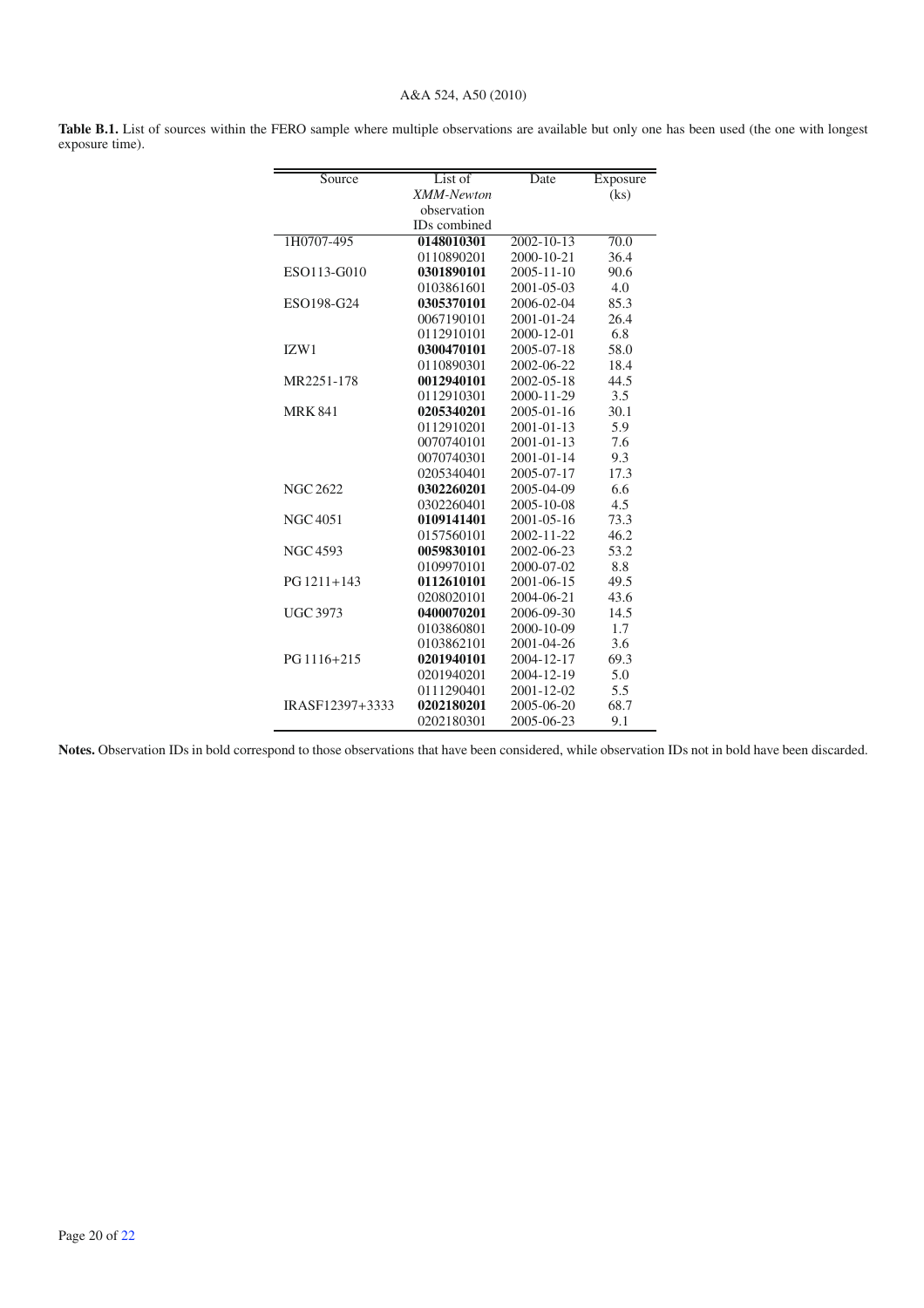**Table C.1.** Flux-limited sample: relevant best-fit-model parameters corresponding to the neutral reflection run and 6.4 keV relativistic Fe  $K_{\alpha}$  line.

| Source         | Power Law                         |                                                | Warm Absorber                         |                                                        | <b>Compton Reflection</b>                                   |                                      | EW Narrow Fe $K_{\alpha}$ Emission Lines |                                      |
|----------------|-----------------------------------|------------------------------------------------|---------------------------------------|--------------------------------------------------------|-------------------------------------------------------------|--------------------------------------|------------------------------------------|--------------------------------------|
|                | $\Gamma$                          | $N_{\rm H}$                                    | ξ                                     | $\boldsymbol{R}$                                       | Norm                                                        | Fe <sub><math>I</math></sub> 6.4 keV | $Fe_{XXV}$ 6.7 keV                       | $Fe_{XXVI}$ 6.96 keV                 |
|                |                                   | $(10^{22}$ cm <sup>-2</sup> )                  | $(\text{erg cm}^{-1} \text{ s}^{-1})$ |                                                        | $(10^{-3} \text{ keV}^{-1} \text{ cm}^{-2} \text{ s}^{-1})$ | (eV)                                 | (eV)                                     | (eV)                                 |
| <b>AKN564</b>  | $2.82^{+0.05}_{-0.05}$            | $0.76^{+0.17}$                                 |                                       | $2.22_{-1.25}^{+0.62}$                                 | $18.38^{+1.36}_{-2.40}$                                     | $\overline{<}18$                     | $13^{+10}_{-11}$                         | $<$ 4                                |
| NGC526A        | $1.52^{+0.25}_{-0.10}$            | $1.24 + 0.52$                                  | < 0.47                                | < 0.77                                                 | $4.46^{+0.49}_{-0.49}$                                      | $42^{+13}_{-17}$                     | <26                                      | <22                                  |
| MCG-6-30-15    | $2.05^{+0.02}_{+0.02}$            | $0.80^{+0.05}_{-0.04}$                         | $6.30^{+1.97}$                        | $0.51^{+0.29}$                                         | $17.38^{+0.21}_{-0.12}$<br>$-0.49$                          | $44^{+4}$                            | $<$ 5                                    | $<$ 7                                |
| <b>MRK766</b>  | $2.10^{+0.06}_{-0.06}$            | $0.40_{-0.19}^{+0.14}$                         | $10.37 + 8.71$<br>$-4.92$             | $0.78_{-0.77}^{+0.17}$                                 | >6.87                                                       | $32^{+4}$                            | <21                                      | $20^{+9}_{-11}$                      |
| <b>NGC5548</b> | $1.64^{+0.02}_{-0.02}$            | < 0.42                                         |                                       | $0.20_{-6}^{-0.42}$                                    | $8.57^{+0.46}$                                              | $67^{+7}_{-12}$                      | $<$ 4                                    | $<$ 7                                |
| $MCG+8-11-11$  | $1.78^{+0.05}_{-0.05}$            | < 6.24                                         |                                       | $1.37^{+0.12}_{+0.54}$<br>$-0.48$                      | $11.78 + 0.62$                                              | $97 + 10$<br>$-11$                   | <10                                      | <17                                  |
| <b>MRK704</b>  | $1.72_{+0.04}^{-0.04}$            | 9.67 <sup>+3.82</sup><br>4.48 <sup>+0.63</sup> | $105.42^{+74.83}_{-4.62}$             | $<$ 3.33                                               | 3.37                                                        | < 83                                 | $<$ 42                                   | $<$ 45                               |
| <b>NGC3516</b> | $1.61_{-0.06}^{+0.06}$            |                                                | $77.03^{+11.98}_{-30.54}$<br>$-16.48$ | $1.99^{+0.22}_{-0.32}$<br>$1.15^{+0.19}_{-0.18}$       |                                                             | $140^{+9}$ .                         | $<$ 7                                    | $<$ 5                                |
| MCG-5-23-16    | $1.65^{+0.06}_{-0.04}$            | $1.20^{+0.13}_{-0.13}$                         | < 0.02                                |                                                        | $19.37^{+0.79}_{-0.49}$                                     | $32^{+6}$                            | $<$ 5                                    | $<$ 5                                |
| <b>NGC3227</b> | $1.52^{+0.01}_{-0.01}$            | $0.09^{+0.07}_{-0.07}$                         | < 25.38                               | $\frac{15}{6}$ $\frac{-0.18}{12}$                      | $6.70^{+0.09}$                                              | $59^{+9}_{-18}$                      | $<$ 5                                    | $8^{+6}_{-5}$                        |
| H0557-385      | $1.86^{+0.02}_{+0.2}$             | $0.09 - 0.03$<br>$1.22 + 0.57$<br>$-0.32$      | $5.67 + 14.75$<br>$-5.24$             | < 3.28                                                 | $13.63 + 4.12$                                              | <31                                  | $<$ 14                                   | <26                                  |
| <b>NGC4593</b> | $1.84^{+0.03}_{+0.03}$<br>$-0.04$ | < 4.07                                         |                                       | $1.24^{+0.32}_{-0.32}$                                 | $11.88^{+0.44}_{+0.44}$                                     | $39+26$                              | <10                                      | $14^{+8}_{-7}$                       |
| <b>NGC7469</b> | >1.97                             | < 0.53                                         |                                       | $1.79 + 0.31$<br>$-0.19$                               | $10.07\substack{+0.55 \\ 0.20}$                             | $73+5$                               | $<$ 3                                    | < 9                                  |
| <b>NGC3783</b> | $1.70^{+0.01}_{-0.01}$            | $1.64^{+0.08}_{-0.06}$                         | $54.21^{+4.09}$<br>$-4.70$            | $0.51_{6}^{+0.04}$                                     | $13.44^{+0.08}_{-0.08}$                                     | $90^{+3}$                            | <1                                       | $23^{+5}_{-3}$                       |
| ESO511-G030    | $1.93 + 0.02$                     | < 1.38                                         |                                       | $2.10^{+0.62}_{-0.12}$                                 | $6.31^{+0.26}_{-0.25}$                                      |                                      | <14                                      | <12                                  |
| IRAS05078+1626 | $1.72^{+0.03}$                    | $4.94^{+3.00}_{-4.05}$                         |                                       | $1.70^{+0.10}_{+0.28}$                                 | $5.96^{+0.12}_{+0.12}$                                      | $38^{+21}_{-22}$                     | $11^{+10}_{-10}$                         | <11                                  |
| <b>MRK279</b>  | $1.83_{+0.02}^{-0.06}$<br>$-0.03$ | < 0.51                                         |                                       | $1.16_{-0.10}^{0.76}$                                  | $7.79^{+0.38}_{+0.07}$                                      | $55^{+16}$                           | $<$ 3                                    | $7^{+7}_{-6}$                        |
| <b>MRK509</b>  | >1.96                             | < 0.2                                          |                                       | $2.49^{+0.35}_{+0.07}$                                 | $12.88^{+0.10}_{-0.10}$                                     | $34^{+4}_{-4}$                       | $\leq 4$                                 | $<$ 3                                |
| <b>NGC7314</b> | $2.09^{+0.11}$                    | $1.35_{-0.29}^{+0.32}$                         | $4.86^{+5.88}_{-2.8}$<br>$-3.81$      | $^{2.49}$ -0.36<br>1.16 <sup>+1.00</sup>               | 18.22                                                       | $<$ 56                               |                                          | $27^{+11}_{-11}$<br>$17^{+13}_{-15}$ |
| <b>NGC7213</b> | $1.76^{+0.09}_{-0.09}$            | < 7.67                                         |                                       | < 0.77                                                 | $5.80^{+0.38}_{-0.28}$                                      | $82^{+14}_{-15}$                     | $14^{+10}_{-19}$<br>$22^{+13}_{-13}$     |                                      |
| <b>IC4329A</b> | $1.79^{+0.02}_{-0.02}$            | $0.33_{-0.02}^{+0.04}$                         | < 0.47                                | $0.93^{+0.07}_{-0.07}$                                 | $26.85^{+0.18}_{-0.27}$                                     | $34^{+6}$                            | $\leq 4$                                 | $8^{+4}_{-3}$                        |
| MR2251-178     | $1.32^{+0.03}$                    | < 0.61                                         |                                       | $0.93_{-0.21}^{0.93_{-0.21}}$<br>0.54 <sup>+0.24</sup> | $3.06^{+0.10}$                                              | $23^{+11}$                           | $<$ 5                                    | $\overline{2}$                       |
| H1846-786      | $1.87^{+0.01}_{-0.21}$            | < 8.95                                         |                                       | >0                                                     | $1.98^{+0.04}_{-0.45}$                                      | $78 + 60$                            | $<$ 35                                   | $104^{+71}_{-72}$                    |
| FAIRALL9       | $1.90^{+0.05}$                    | < 2.67                                         |                                       | $1.70^{+0.65}$<br>$-1.05$                              | $3.56^{+0.19}_{-0.22}$                                      | $107+27$                             | <21                                      | $29$                                 |
| <b>UGC3973</b> | $1.78^{+0.11}_{+0.27}$            | $<$ 37.79                                      |                                       | >0                                                     | $3.06^{+}$                                                  | $156^{+23}_{-27}$                    | < 87                                     | $<$ 38                               |
| MCG-2-58-22    | $1.69^{+0.16}_{-0.10}$            | < 2.93                                         |                                       | < 3.32                                                 | $7.65^{+0.59}_{+0.97}$                                      | < 51                                 | $<$ 20                                   | $21^{+27}_{-19}$                     |
| <b>NGC4051</b> | $2.02_{+0.07}^{+0.04}$            | $2.21_{-0.64}^{+3.39}$                         |                                       | < 1.49                                                 | $9.48^{+1.09}_{-0.09}$                                      | $63+12$<br>$-13$                     | $17^{+10}_{-11}$                         | <17                                  |
| <b>MRK590</b>  | $1.61_{2.08}^{+0.08}$             | <3.39                                          |                                       | $0.59^{+0.92}$                                         |                                                             | $113+16$                             | $<$ 31                                   | $41 + 20$                            |
| <b>ARK120</b>  | $2.12^{+0.02}_{-0.02}$            | < 0.52                                         |                                       | $2.14^{+0.35}_{-0.25}$                                 | $15.95^{+0.3}$                                              | $65^{+}$                             | $15^{+6}_{-6}$                           | $\frac{1}{9+7}$ = $\frac{1}{7}$      |
| <b>MRK110</b>  | $1.88^{+0.02}_{-0.02}$            | < 1.21                                         |                                       | $1.47^{+0.25}$                                         | $8.58^{+0.12}_{-0.34}$                                      | $33^{+10}$                           | <6                                       | $\leq$ 3                             |
| ESO198-G24     | $1.79^{+0.06}_{+0.07}$            | < 2.57                                         |                                       | $1.79^{+0.61}_{-0.83}$                                 | $2.7^{+0.16}$                                               | $60^{+12}$                           | < 8                                      | < 8                                  |

**Notes.** Errors are given at the 90% confidence level. Upper limits to the relevant parameters are also given at the 90% confidence level. Sources with a significant broad Fe  $K_{\alpha}$  line detection are marked in bold (as listed in Table 2).

**Table D.1.** Flux-limited sample: list of 20 sources with an upper limit to the relativistic Fe  $K_{\alpha}$  line *EW*.

| Source              | $Cts^{2-10 \text{ keV}}$ | <i>EW</i> upper limit |  |
|---------------------|--------------------------|-----------------------|--|
|                     | $(10^5 \text{ cts})$     | (eV)                  |  |
| <b>MRK 704</b>      | $0.146 \pm 0.012$        | 362.1                 |  |
| FAIRALL9            | $0.341 \pm 0.018$        | 320.4                 |  |
| AKN 564             | $1.889 \pm 0.043$        | 292.3                 |  |
| MCG-2-58-22         | $0.250 \pm 0.016$        | 208.5                 |  |
| H1846-786           | $0.044 \pm 0.007$        | 173.7                 |  |
| $MCG + 8 - 11 - 11$ | $1.284 \pm 0.036$        | 158.4                 |  |
| <b>NGC 526A</b>     | $0.903 \pm 0.030$        | 122.1                 |  |
| <b>MRK110</b>       | $1.104 \pm 0.033$        | 115.6                 |  |
| NGC 7213            | $0.724 \pm 0.027$        | 107.4                 |  |
| UGC 3973            | $0.389 \pm 0.020$        | 100.2                 |  |
| H0557-385           | $0.446 \pm 0.021$        | 99.3                  |  |
| MR2251-178          | $1.062 \pm 0.032$        | 99.2                  |  |
| NGC 7314            | $1.358 \pm 0.037$        | 87.8                  |  |
| NGC 4593            | $2.455 \pm 0.049$        | 84.2                  |  |
| <b>NGC 7469</b>     | $4.769 \pm 0.069$        | 84.0                  |  |
| IRAS05078+1626      | $1.079 \pm 0.033$        | 61.4                  |  |
| <b>MRK 279</b>      | $3.259 \pm 0.057$        | 38.2                  |  |
| NGC 5548            | $3.133 \pm 0.056$        | 37.6                  |  |
| ESO198-G24          | $0.981 \pm 0.031$        | 35.8                  |  |
| <b>MRK 590</b>      | $0.552 \pm 0.023$        | 33.4                  |  |

**Notes.** The *EW* upper limit is provided at the 90% confidence level.